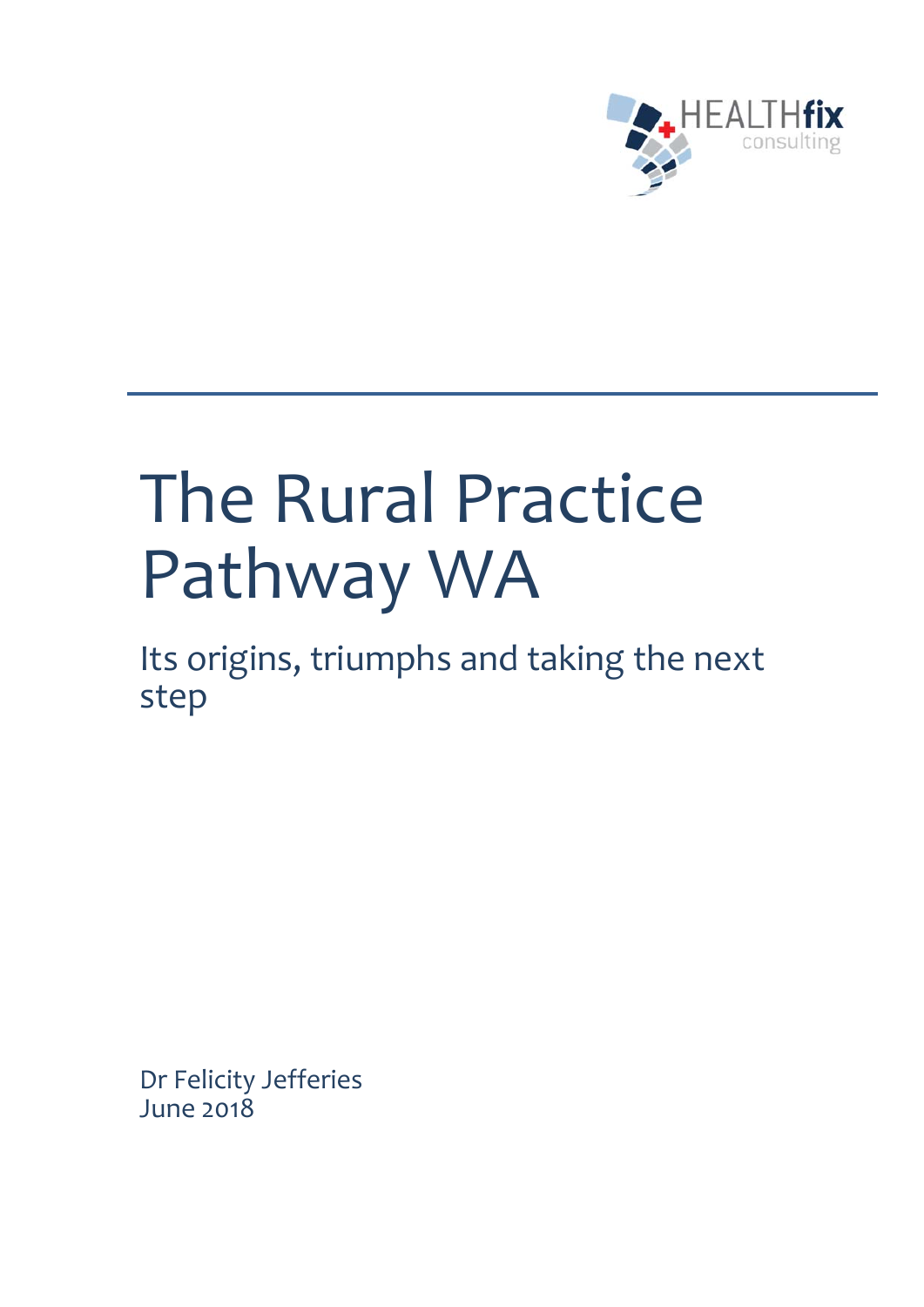### **CONTENTS**

| A HISTORY OF RURAL MEDICAL TRAINING IN WESTERN AUSTRALIA .7  |  |
|--------------------------------------------------------------|--|
|                                                              |  |
|                                                              |  |
|                                                              |  |
|                                                              |  |
| OTHER MEASURES SUPPORTING THE RURAL PRACTICE PATHWAY16       |  |
| NATIONAL RURAL GENERALIST PATHWAY - DEVELOPMENTS 18          |  |
| A WALK THROUGH THE DECADES OF RURAL MEDICAL EDUCATION 20     |  |
|                                                              |  |
|                                                              |  |
|                                                              |  |
| CHRONOLOGY OF EVENTS IN MEDICAL PRACTICE TRAINING IN WA., 25 |  |
|                                                              |  |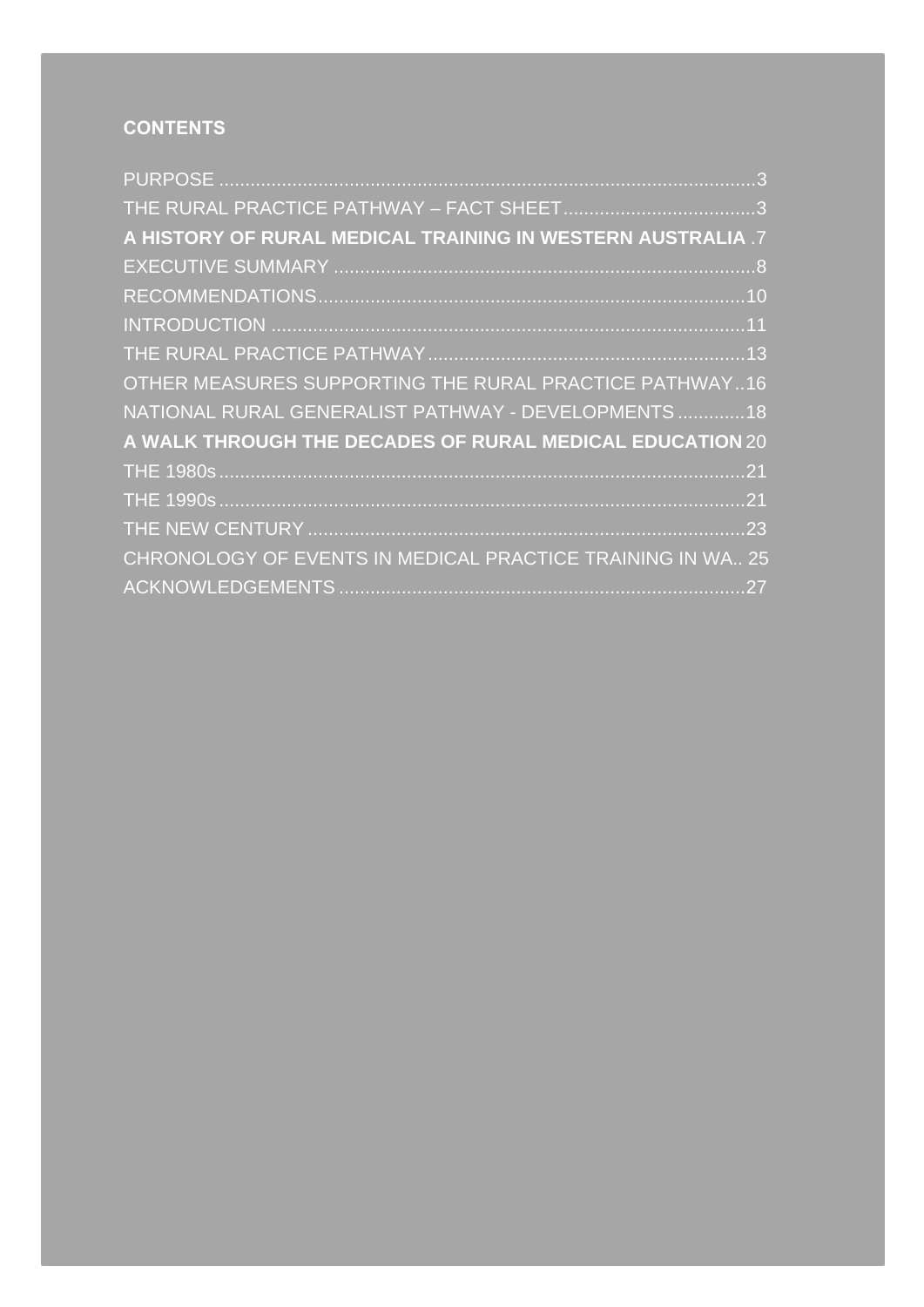### **PURPOSE**

This paper seeks to raise the level of understanding of the Rural Practice Pathway (RPP) in WA by describing the history of rural medical training. It aims to clarify what led to the RPP being developed in the way it was and what the achievements have been over the last decade.

It has become clear that few people really understand what the RPP is and its achievements have not been well articulated.

To this end, I have provided the following short fact sheet to describe the RPP and what it has achieved. This is important as the RPP is the collective work of agencies involved in rural medical education and training. It is not profession or college specific nor does it aim to produce a particular skill set.

Rather, the collective group of agencies work collaboratively to offer all doctors wanting to practice in rural areas the support and programs to do so, consistent with the agencies' role.

#### **THE RURAL PRACTICE PATHWAY – FACT SHEET**

The Rural Practice Pathway (RPP) is the collective effort of all agencies involved in rural medical education and training. These are WA Country Health Services (WACHS), WA GP Education and Training (WAGPET), Rural Health West (RHW), Rural Clinical School of WA (RCSWA) and WA Primary Health Alliance (WAPHA). Also involved in the Committee are the Australian Medical Association (AMA) Doctors‐in‐Training and the Postgraduate Medical Council WA (PMCWA). It includes key actions to support a future rural practice career for rural students (RCSWA), junior doctors (WACHS), vocational trainees (WAGPET and specialist colleges) and mentoring for key disciplines (RHW).

#### **The beginning of the Rural Practice Pathway**

When it first commenced in 2007, after the completion of wide consultation with over 300 rural doctors under the "Engaging Rural Doctors" report, there was a clear goal supported by all of the agencies **to develop training programs that form a career pathway for doctors at any stage in their career to supply the rural generalist workforce required in rural Western Australia.**

To achieve this goal, the agencies recognised that not only did they need to work together, they also needed to establish some key building blocks that would allow rural WA to begin to grow its own medical workforce, reduce its reliance on metropolitan‐based training and ultimately reduce its reliance on overseas recruitment.

All parties realised that this was a medium to long‐term investment before real progress could be seen.

In establishing the required building blocks of the Pathway, it initially set out to:

- 1. Increase the number of accredited training positions of all types in rural WA.
- 2. Establish WACHS as a Primary Employing Health Service (PEHS) for interns and junior doctors.
- 3. Attract doctors and new graduates into rural practice.
- 4. Grow procedural training places for both specialists and GPs.
- 5. Ensure there was a network of educators and trainers to support rural based medical education and training.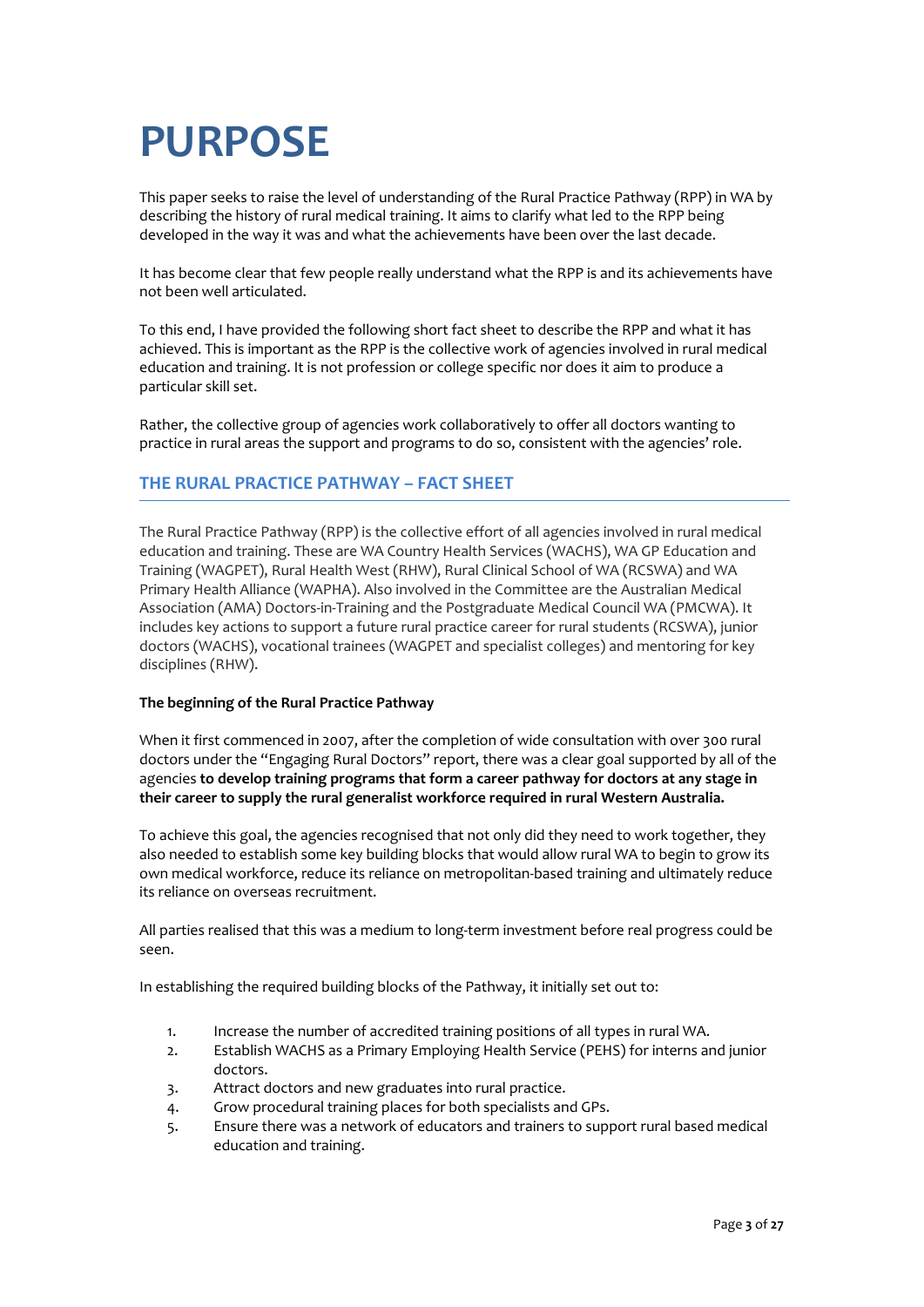These objectives came with some principles and requirements that the collective group believed needed to be a part of the thinking and delivery of the RPP to be attractive and credible to future rural doctors:

- Pathways are easy to understand, responsive to need, well supported and resourced and involve key stakeholders.
- Two key outcomes at the end of training there is vocational recognition by the colleges, and the program involved hospital based (public and private), and community based (public and private) training.
- The professional standards and vocational requirement of rural generalist practice are those prescribed by the Australian College of Rural and Remote Medicine (ACRRM), whereas those of rural general practice are prescribed by the Royal Australian College of General Practice (RACGP).
- The program markets and provides for a career path at every point from medical school to rural generalist practice.
- Vocational training will be provided by General Practice Education & Training (GPET). Regional training providers will be rural centric.
- The program is underpinned by mentoring, individual learning and career planning.
- The personal and professional career needs of trainees and their families are accommodated within the workforce.
- Rural generalist trainees have priority access to appropriate accredited Health Department of Western Australia (HDWA) positions, (HDWA integrates service placement with prevocational and vocational training in partnership with training providers).

#### **What has it achieved from 2007‐2017?**

The collective effort of all the agencies has seen a massive 78% increase in general practitioners working in rural WA from 556 to 992. It has also seen a 25% increase in procedural specialists over this period. This is against population growth of just over 13%.

All agencies have played a role in delivering these outcomes, consistent with their roles and responsibilities. The workforce it has sought to deliver is consistent with the make‐up of the rural medical workforce. That is, almost 80% are non-procedural GPs providing traditional primary health care and keeping people well and out of hospitals.

- 1. It has seen a 183% increase in WA GP trainees working in the rural medical workforce (54 to 153), knowing that a GP is four times more likely to remain in the practice in which they last trained (WAGPET).
- 2. A threefold increase in the number of medical training positions throughout rural WA (including GP trainees, specialist and junior doctors from 97 in 2007 to 319 in 2018) (WAGPET, WACHS and STP).
- 3. Dedicated procedural rural GPs who stay in the country. The procedural training posts have a 75% retention rate over 10 years (RHW and WACHS).
- 4. An education and training infrastructure throughout rural WA, with well supported training positions and medical educators and supervisors (WACHS, RCSWA and WAGPET).
- 5. WACHS is now a PEHS with an intake of 10 interns each year.
- 6. RCSWA students has increased from around 55 to 90 a year.

These improvements to our capacity to grow the WA rural medical workforce are impressive and because the necessary building blocks are now in place, the RPP will continue to produce doctors with the right skills, matched with the medical service models that respond to the needs of our rural communities.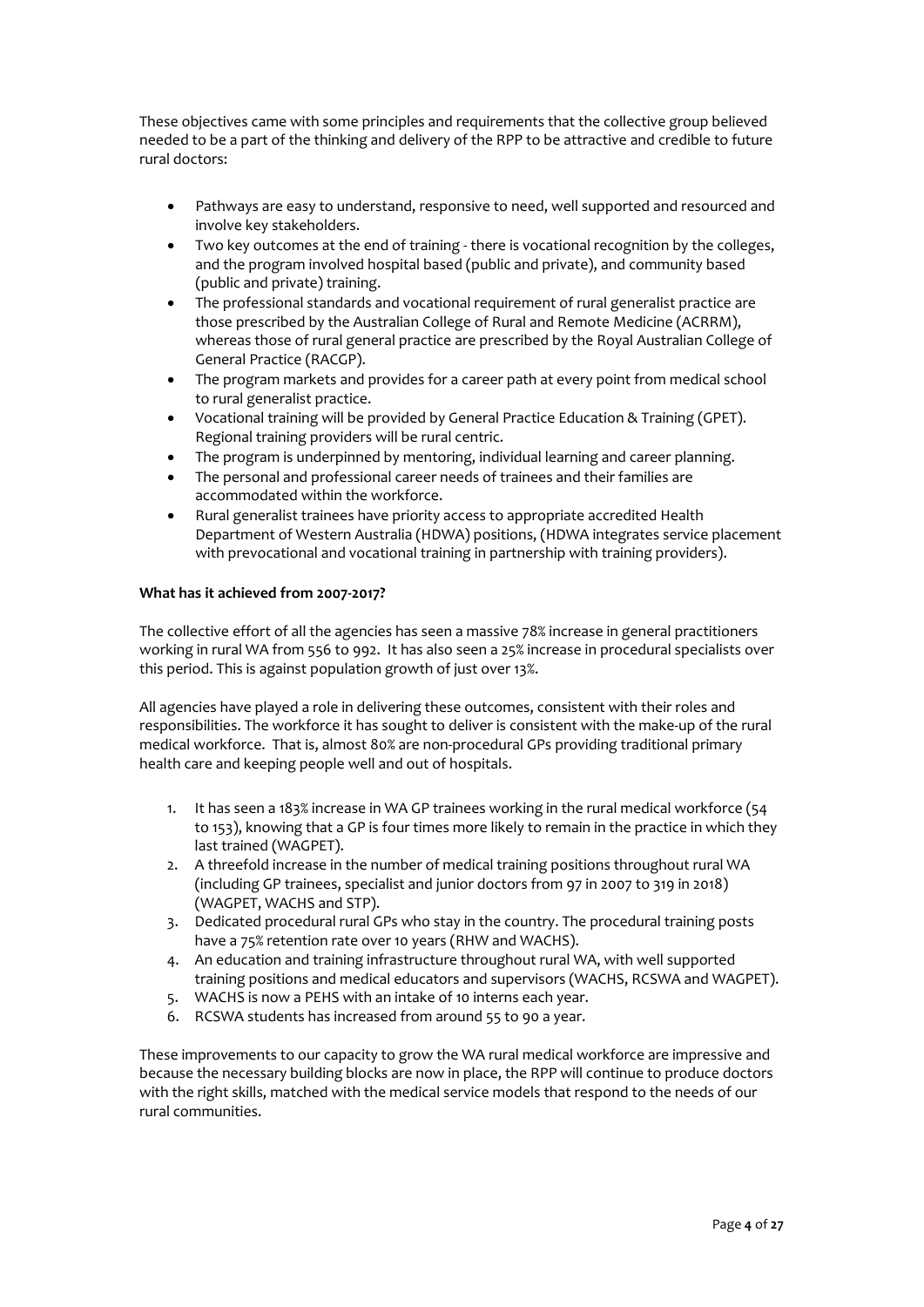#### **The Rural Practice Pathway in 2018**

Through their efforts, the agencies involved with the Rural Practice Pathway (RPP) have dedicated themselves to working together to deliver the medical workforce needed for the communities in rural WA. This includes public and private, community and hospital generalist GPs and specialists.

Their approach has evolved over time as the initial Pathway objectives were achieved and medical workforce priorities changed. Initially in 2007, the medical workforce situation was so dire that any increase in the number of doctors of any kind working in rural areas was desirable.

The RPP in 2018 continues to have some key features:

- 1. The Pathway supports doctors with general skills as well as doctors with specialist skills. Each is needed to service our rural communities. No single skill set will satisfy the wide range of health needs in country WA.
- 2. It continues to be inclusive, open to anyone interested in rural practice from high school students, medical students, prevocational and vocational trainees. It is not restricted to a discipline nor is it a professional pipeline from graduation to practice. There is no selection process for entry or a guaranteed job on completion.
- 3. It supports the basic building blocks of career pathways for junior doctors, specialists and GP registrars by growing training positions that are rural‐based wherever possible.
- 4. It supports procedural training, it has dedicated Anaesthetic and Obstetric training and mentoring.
- 5. Mentors help with career advice and support to navigate each individual's pathway.
- 6. It promotes and supports a shared care service model by supplying both specialists and advanced skilled GPs.
- 7. It promotes rural medical practice with all agencies seeking to complement each other's work.

As one person described, it is a bit difficult to navigate and the flexibility it offers looks like a lack of clarity and structure to others.

#### **The future direction**

We are now at a point in time where there are significant future opportunities and risks.

It is clear that the RPP has not fully marketed nor raised awareness of its collective achievements in recent times. Indeed, many rural doctors would not be aware of the Pathway at all, but they would be very familiar with its key actions, like the mentoring program or the extra registrar and student training positions.

We are also now beginning to see an increasing need to prioritise and emphasise particular skill sets. However, there remains a basic and extensive need for General Practitioners providing traditional primary health care services and, depending on their location, emergency medicine skills consistent with their location and local hospital capability.

Indeed, the wider medical environment in WA has changed considerably with better support through government initiatives such as the Emergency Telehealth Service (ETS) and the Southern Inland Health Initiative (SIHI). There are now many more specialists beginning to work in rural areas and this needs to be carefully planned and managed as communities grow and demand more services.

The recent establishment of the Country Medical Workforce Interagency Committee, led by the Chief Executive, WACHS, incorporates all of the CEOs of the agencies involved in the RPP. This is a timely initiative.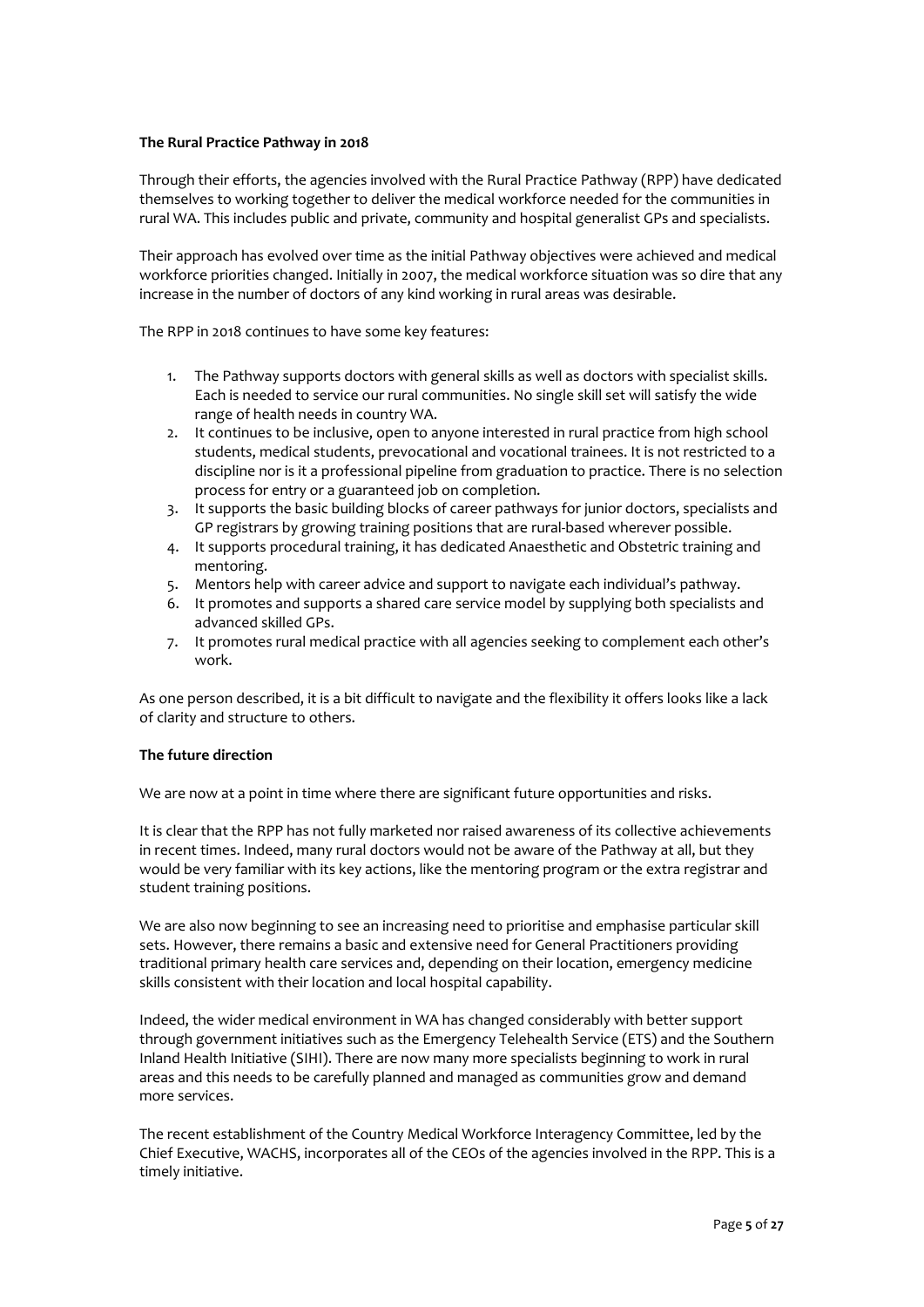Importantly, this group has already commissioned work to develop a medical workforce strategy for rural WA. This work will ultimately inform the future of the RPP and the required medical education and training plan to contribute towards the future rural medical workforce that our rural communities need.

Clear accountability and a revitalisation of the RPP led by this interagency committee is a welcome development.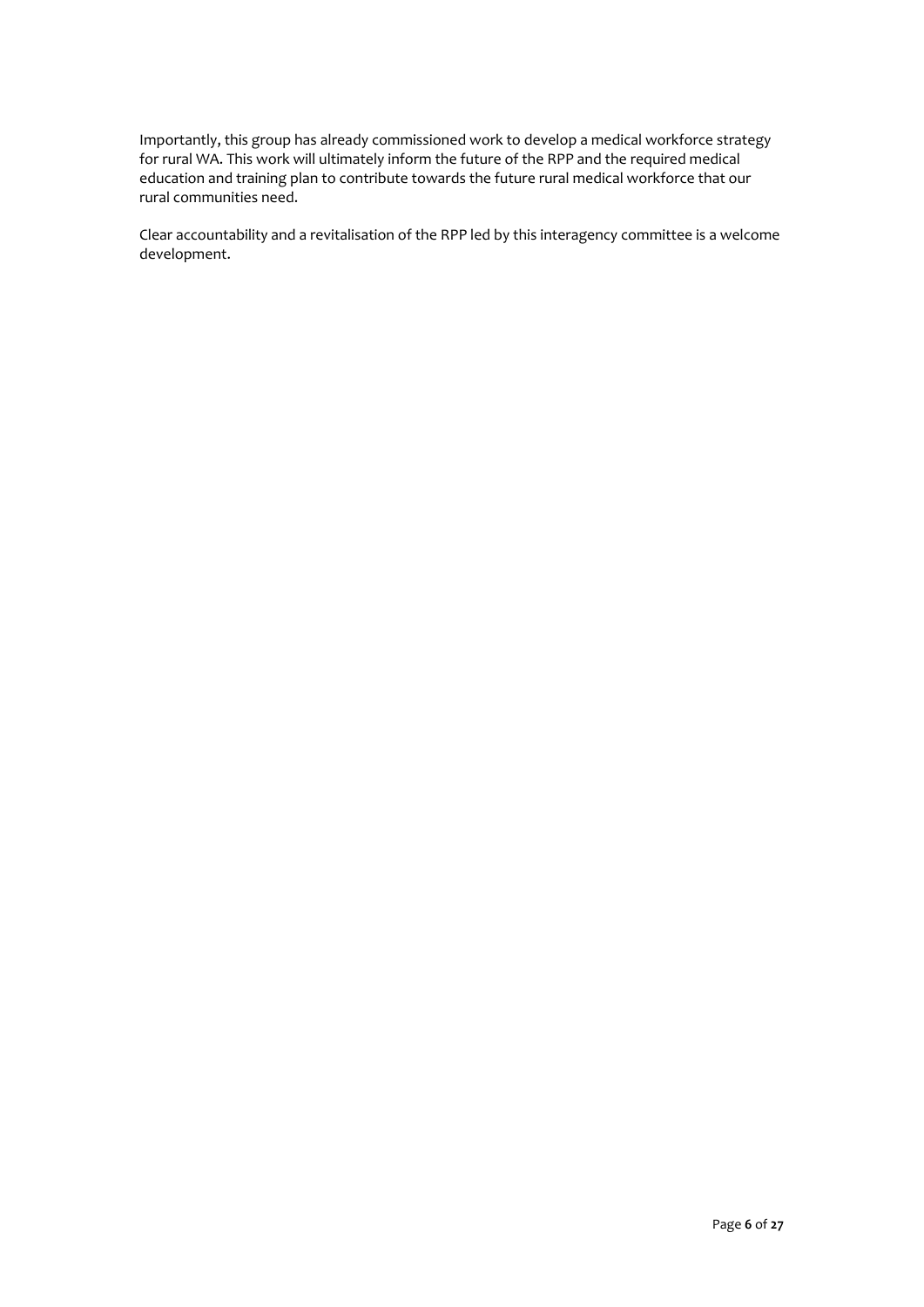

# A history of rural medical training in Western Australia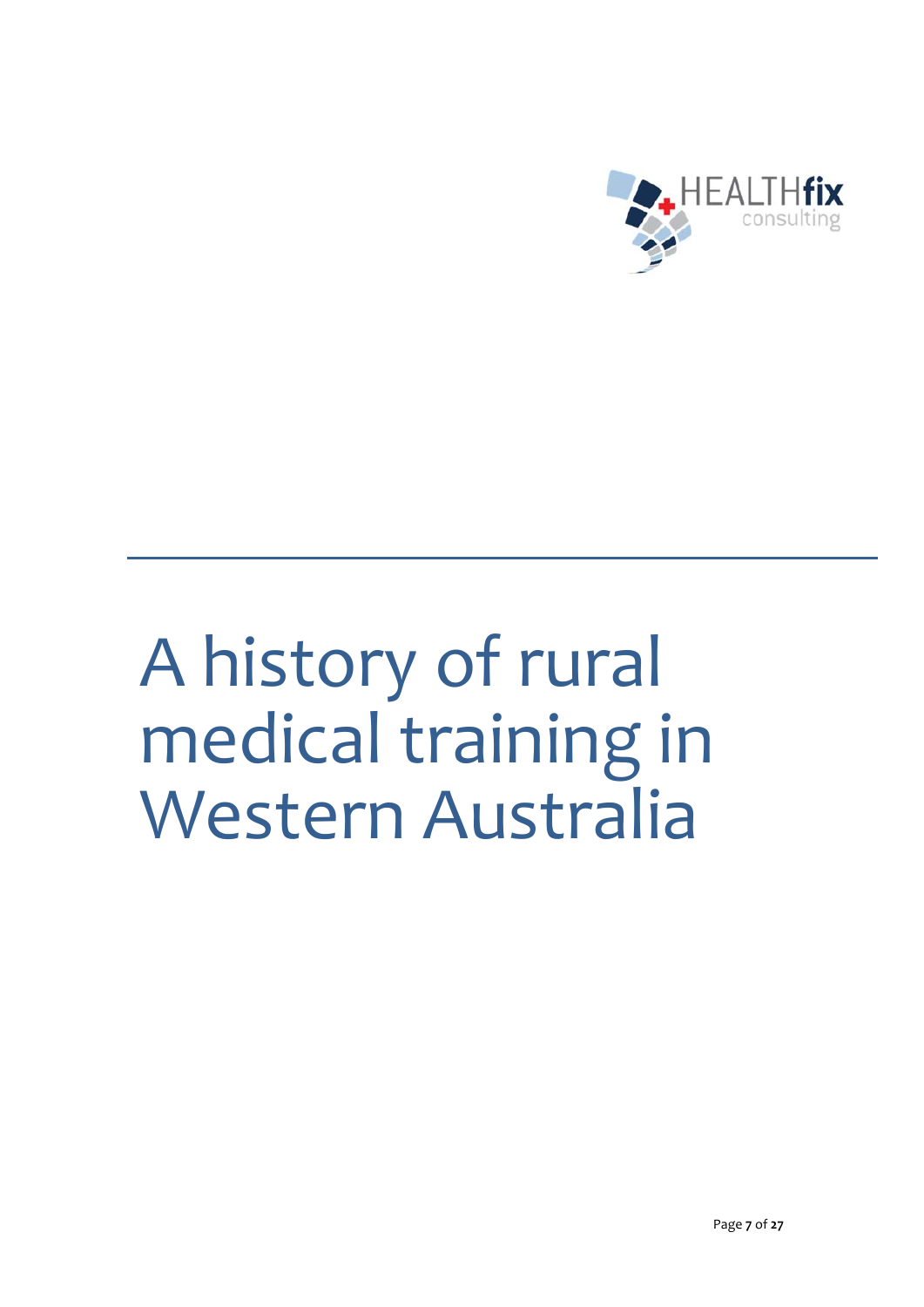### **EXECUTIVE SUMMARY**

It is a worldwide phenomenon that medical workforce issues are most acutely felt in rural and remote areas.

This paper outlines a brief history of rural general practice training in WA, concentrating mainly on the last 25 years.

In the 1990s, rural communities were feeling the pressure of trying to recruit doctors. Much of this was due to changes in legislation and flawed workforce data. The Australian Medical Workforce Committee in 1996 announced that there were 4000 too many GPs in Australia but there was a shortage of 500 in country Australia.

The WA Centre for Rural and Remote Medicine (WACRRM now known as RHW) was established in 1989 to address many of the rural medical issues. Over time, many other government workforce initiatives and agencies were established to support rural practice; most of these continue today.

The shortages at this time were so profound that virtually any initiative to support and increase doctor numbers made sense. The incentives included bonded medical places, relocation grants, training grants, locum support and family support to name a few.

In the late 1990s and early 2000s, it is true to say that without the International Medical Graduates (IMGs) (these doctors could be conscripted to work in rural areas via the Medicare legislation for 10 years), rural WA would have had a critically severe medical workforce crisis. In several centres, some hospital services had to close due to the lack of medical workforce.

WACRRM introduced the Rural Training Unit (RTU) in 1993 to specifically train highly skilled procedural GPs in a vocational training program. This ran until 2001. It was a highly successful program that 20 years on has a 50% retention rate of doctors still working in country WA.

The RTU was highly innovative and well ahead of its time. Working closely with the Royal Australian College of General Practice (RACGP) and its training program, it offered excellent support, procedural training and mentorship.

However, in the early 2000s, there was a major disruption to GP training. The Commonwealth removed funding from the RACGP due to the deteriorating relationship it had with the Rural Doctors Association (RDA). The RDA had set up their own college ‐ Australian College of Rural and Remote Medicine (ACRRM).

This decision led to the Commonwealth funding an independent organisation (GPET) to set up a network of regional training providers across Australia to deliver GP training.

After lobbying of the Commonwealth Government over the dire shortages in Western Australia, the Commonwealth government recognised WA's doctor shortage and supported a significant growth in medical student numbers.

The Commonwealth also agreed with a WA proposal that at least 25% of all these students should come from a rural background. Notre Dame Medical School took its first students in 2005. The Rural Clinical School (RCS) also commenced in 2002 to ensure that at least 25% of medical students spent a year of their training in a rural area.

In the latter 2000s, it became obvious that there was a rare opportunity with more rurally‐ orientated medical students than ever before wanting to work in the country.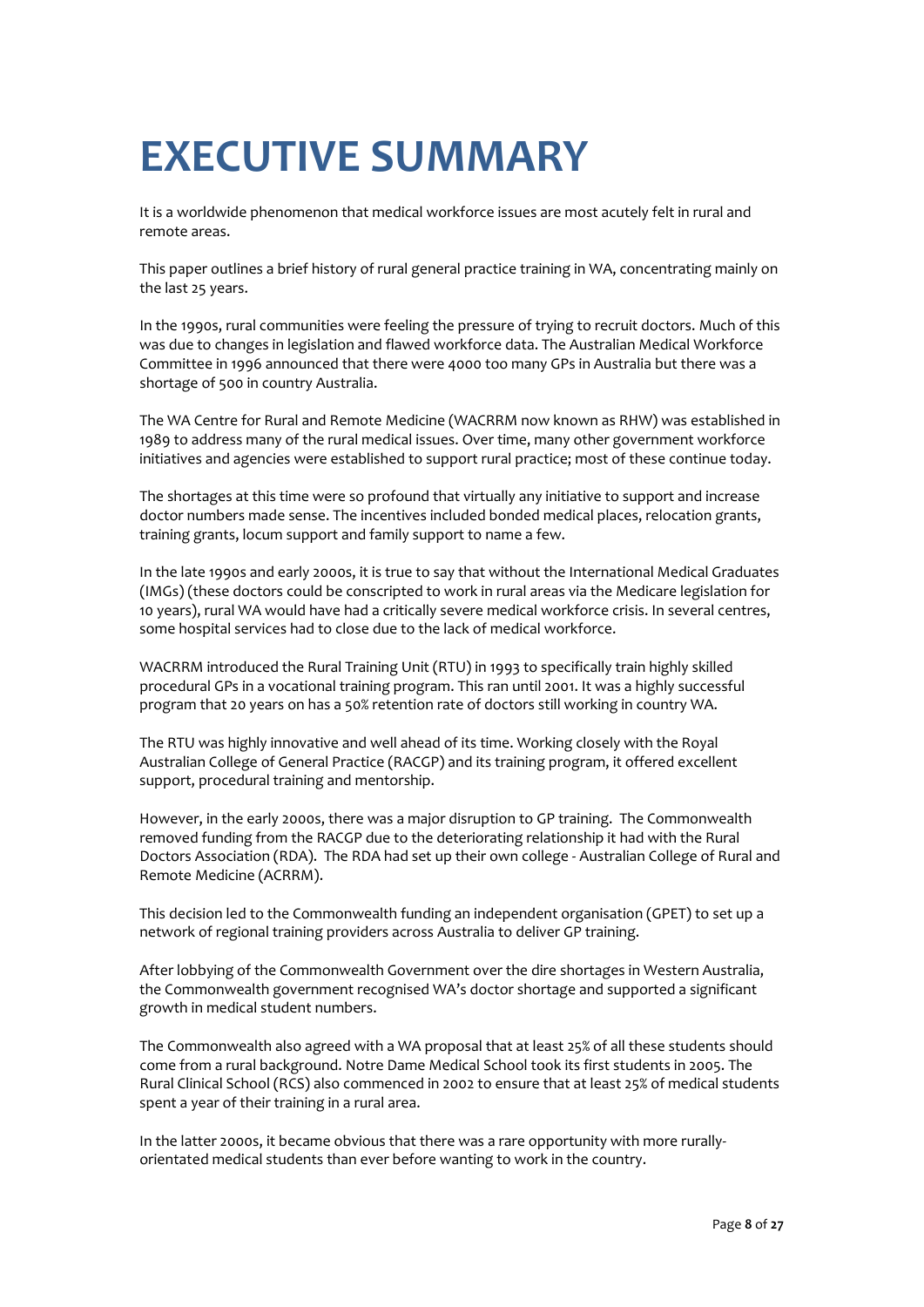The RCS was highly successful with their students achieving equal or better academic results than their metropolitan counterparts. This showcased that there were untapped opportunities for medical education and training in rural WA. The city hospitals were now being overcrowded with the increased number of medical students and graduates and so a door opened.

The RPP commenced against this background. There was a need to tap into the RCS students and grow well‐supported and accredited junior doctor training places for them in the country. In order to do this, all agencies involved in rural medical workforce training joined together to harness their efforts and collectively build the various pathways required. This effort focussed on medical students, interns and junior doctors, in rural community and hospital settings and vocational training for specialists and GPs.

The construct of the Pathway focussed on the rural organisations developing five key areas of medical education and training.

First, it was imperative that the junior doctors did not have to spend all their time in Perth based hospitals during their prevocational years when they made career choices. This is the time when mentors influence their future training choices. Rural based junior doctor training places were expanded and have grown from 29 to 118 over 10 years from 2007‐17.

Second, the procedural training of GPs through Joondalup Hospital for Anaesthetics and King Edward Memorial Hospital (KEMH) for Obstetrics has always been prioritised and supported. The RPP coordinates the selection and examination of Anaesthetics candidates and the mentoring programs for both. To have 96 graduates from these two programs, with a 75% retention rate for them working in rural Australia, is a significant achievement over the 10 year period from 2006‐ 2015.

Third, the RPP has always been inclusive of specialists and we now have over 48 accredited specialist training posts in rural WA, when in 2007 there were only seven. This is something to applaud.

Fourth, GP registrars being trained in rural WA has grown from 56 to 153 from 2002‐2017 which is another major achievement.

Fifth, an extensive education and training network was established across the regions, many of the medical educators and supervisors working for RCSWA and WAGPET also worked for WACHS.

The aim of these five key areas was to grow the workforce with the right skills in the right place for the community they serve. The success of the rural training programs can be seen through the growth in rural GP numbers and generalist specialists relative to population growth and the growth in rural based training positions for junior doctors, GPs and specialists as follows:

|         | Rural GPs $+$ | <b>WA Rural Pop</b> | <b>WA GPs</b> | <b>WA Pop</b> |
|---------|---------------|---------------------|---------------|---------------|
| $1993*$ | $332*$        | 409 952*            |               | 1658 544*     |
| 2001    | 462           | 450 913             | 2069          | 1906 274      |
| 2006    | 556           | 473 669             | 2187          | 2 0 5 0 5 8 1 |
| 2011    | 699           | 519 842             | 2573          | 2 3 5 4 0 9   |
| 2017    | 992           | 537 216             | 3712          | 2 580 354     |

#### **Comparative trends in the number of rural GPs**

Changes in GP participation over the last 25 years\*

#### **Footnote**

Head count GP numbers are from the Department of Health‐General Practice Workforce Statistics.

From 2001, WACRRM has kept a consistent database of rural GP numbers. Prior to that time, the number was determined by a census. In 1993, WACRRM counted the numbers and reported these in a presentation.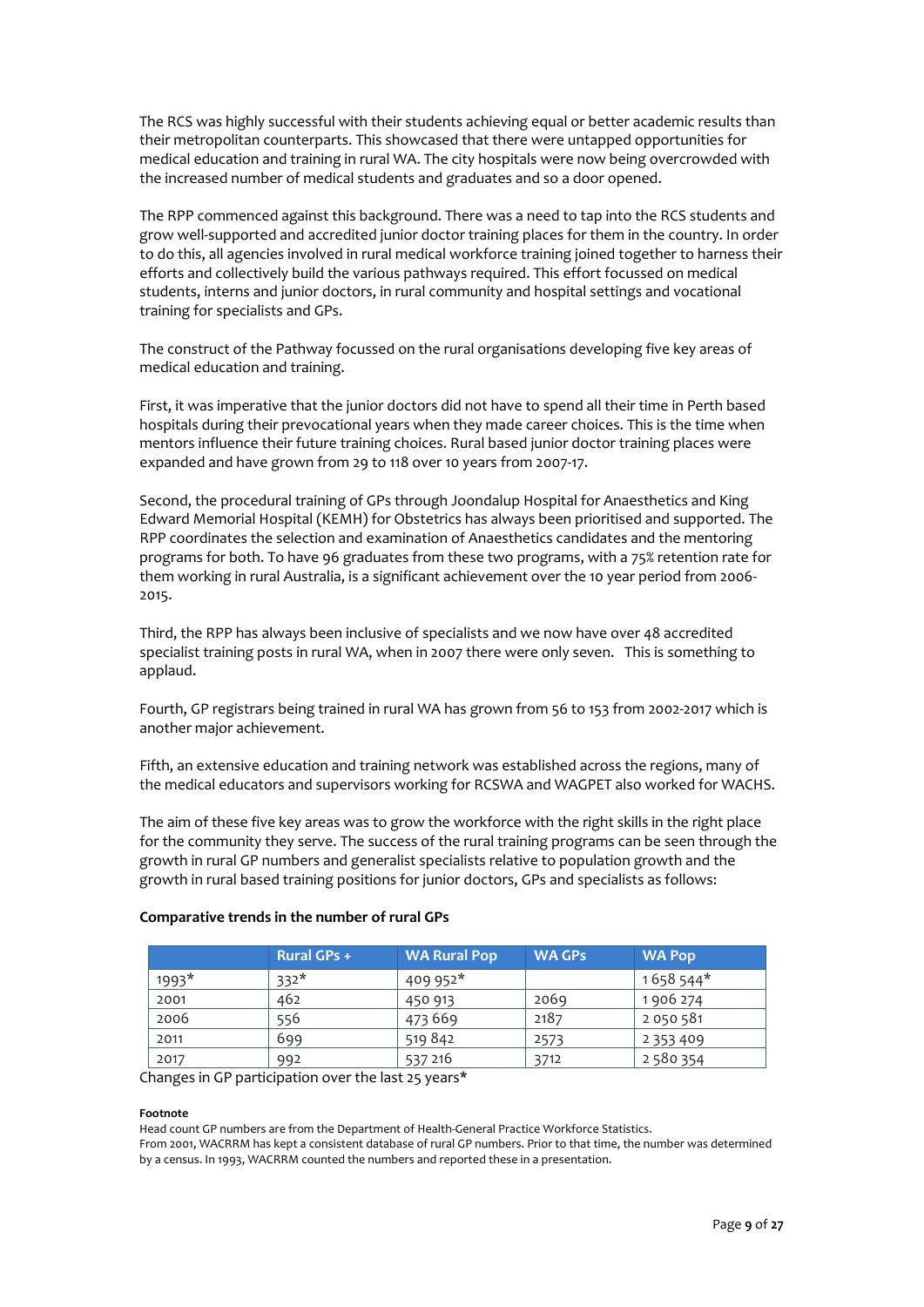The GP registrar numbers are from the RHW datasets, and 2002 workforce report. Population numbers are from the ABS 2014 Historical Data and 2016 Census Quick Stats.

#### **Growth in rural training positions**

|                       | 2002 | 2007         | 2013          | 2018 |
|-----------------------|------|--------------|---------------|------|
| PGY1 interns          | 12   | 12           | 27            | 30   |
| PGY2/3                | 17#  | 24 (7 PGPPP) | 60 (13 PGPPP) | 88*  |
| Specialist registrars |      |              | 28            | 48   |
| GP registrars         | 56   | 54           | 117           | 153  |
| Total                 | 92   | 97           | 232           | 319  |

#### **Footnote**

2002 numbers from the Medical Board WA

2007‐2018 numbers from WA Country Health Service

GP Registrars numbers are from Ann. Workforce update Rural Health West

# In 2002 there were 3 community placements in rural WA, In 2005 the PGPPP commenced with WAGPET and RCS administering these places, by 2013 there were 13 rural community placements, in 2016 the state took over the funding and administration of the 8 community placements.

#### **RECOMMENDATIONS**

The consideration of a National Rural Generalist Pathway has focussed attention on the Rural Practice Pathway (RPP), its purpose, its achievements and whether it continues to be the right vehicle to supply the future medical workforce that rural WA needs.

While the RPP is able to demonstrate significant achievements since its inception in 2007, the wider environment has changed, and it is important that the current RPP is reviewed and reinvigorated to ensure it meets the needs of rural communities.

#### **Recommendation 1**

The RPP needs to be action orientated and come under the auspice of the Country Medical Workforce Interagency Committee. This recognises that no one single agency has the ability to address the shortages and maldistribution of the medical workforce. All need to work closely and collaborate towards a common agreed objective and not in competition with each other.

#### **Recommendation 2**

The collective approach to issues needs to be restored, for example, the establishment of new training places should be a collective effort amongst agencies at a regional level. It should cover specialist and GP training positions, as it did in the past.

#### **Recommendation 3**

The achievements of the Pathway to date need to be more broadly communicated with rural doctors and the rural community.

The future work of any rural medical education and training approaches needs to be fully informed by medical workforce analysis. A collaborative approach by the agencies involved needs to be the vehicle through which new initiatives are developed and implemented in response to changing medical workforce and service models.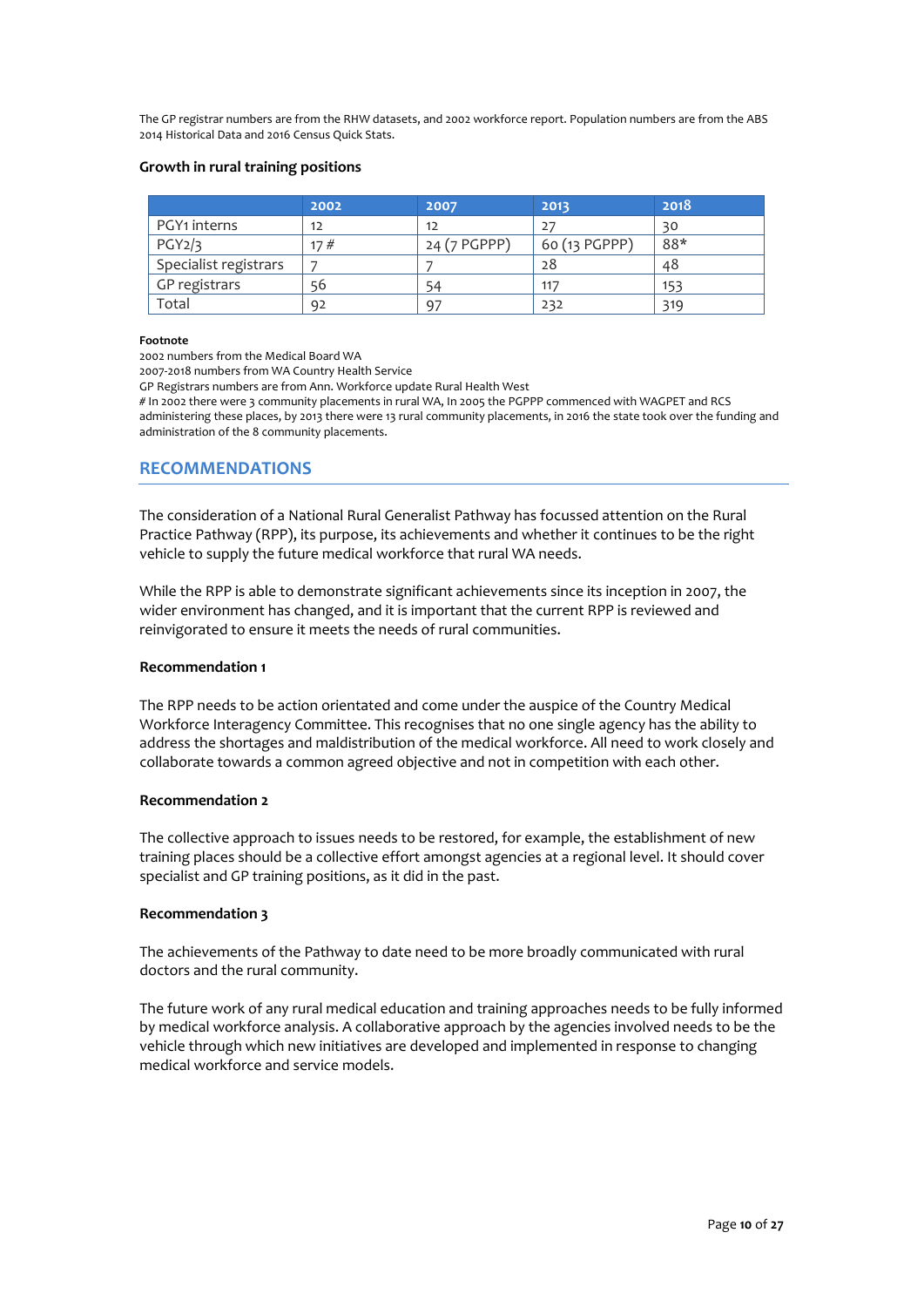#### **INTRODUCTION**

When the first Western Australian medical school opened in 1957 at the University of WA (UWA), it was hoped that this would at last address the issue of doctor shortages in WA, especially rural WA.

The rural communities raised large sums of money. In fact, 75% of all personal donations came from the country to support the local medical school hoping that finally local medical graduates would service their rural communities.

Unfortunately, this hope did not come to fruition and 60 years later, we are still facing serious doctor shortages and maldistribution. During the last 60 years, many initiatives have been introduced with varying degrees of success.

For the Australian health system to work effectively, it relies on having a fit for purpose medical workforce, which is geographically distributed and has the skills needed to serve the community they work in.

In rural WA, most of the medical workforce has consisted of generalist doctors, mainly General Practitioners. The challenge for medical educators and government is how to train and support this workforce and to encourage these graduates to see a rural career as equally rewarding and professionally satisfying.

Starfield and colleagues, in their report Contribution of Primary Care to Health Systems and Health 2005 have shown that in OECD countries, health systems with comprehensive primary care are the most efficient and effective, both in terms of overall cost and with healthier communities.

They also found that primary care is associated with a more equitable distribution of health outcomes in populations.

As a result, the work being undertaken to support and encourage doctors, especially General Practitioners, to work in rural areas is directly related to the focus on improved health for rural and remote Western Australians.

The medical workforce supply in WA is complex and uncoordinated. There has been a dramatic increase in medical students being trained (from just over 100 in the early 2000s to 300 now and with Curtin students graduating in four years' time this will increase to 400 pa).

For this reason, the agencies involved in educating and training the future rural medical workforce have sought to work collaboratively to overcome the barriers, complexities and take advantage of the large increase in new graduates.

Additional complexity arises from the multitude of training pathways that confront junior doctors and confuse rural communities on what is needed to develop a competent and confident rural doctor, including:

- University: Undergraduate and postgraduate entry, training of 4‐6 years. Individual universities select individuals according to selection criteria, government subsidies and with universities taking full fee paying international students.
- Internship: Typically in a hospital for one year. This year is a fully accredited intern year that is overseen by the Postgraduate Medical Council to ensure interns are able to gain full registration with the medical board at the completion of their intern year.
- Junior doctor training: Typically, junior doctors remain in hospitals for up to two years beyond the internship. Some remain for longer periods before joining a vocational training program under one of the 24 medical professional colleges.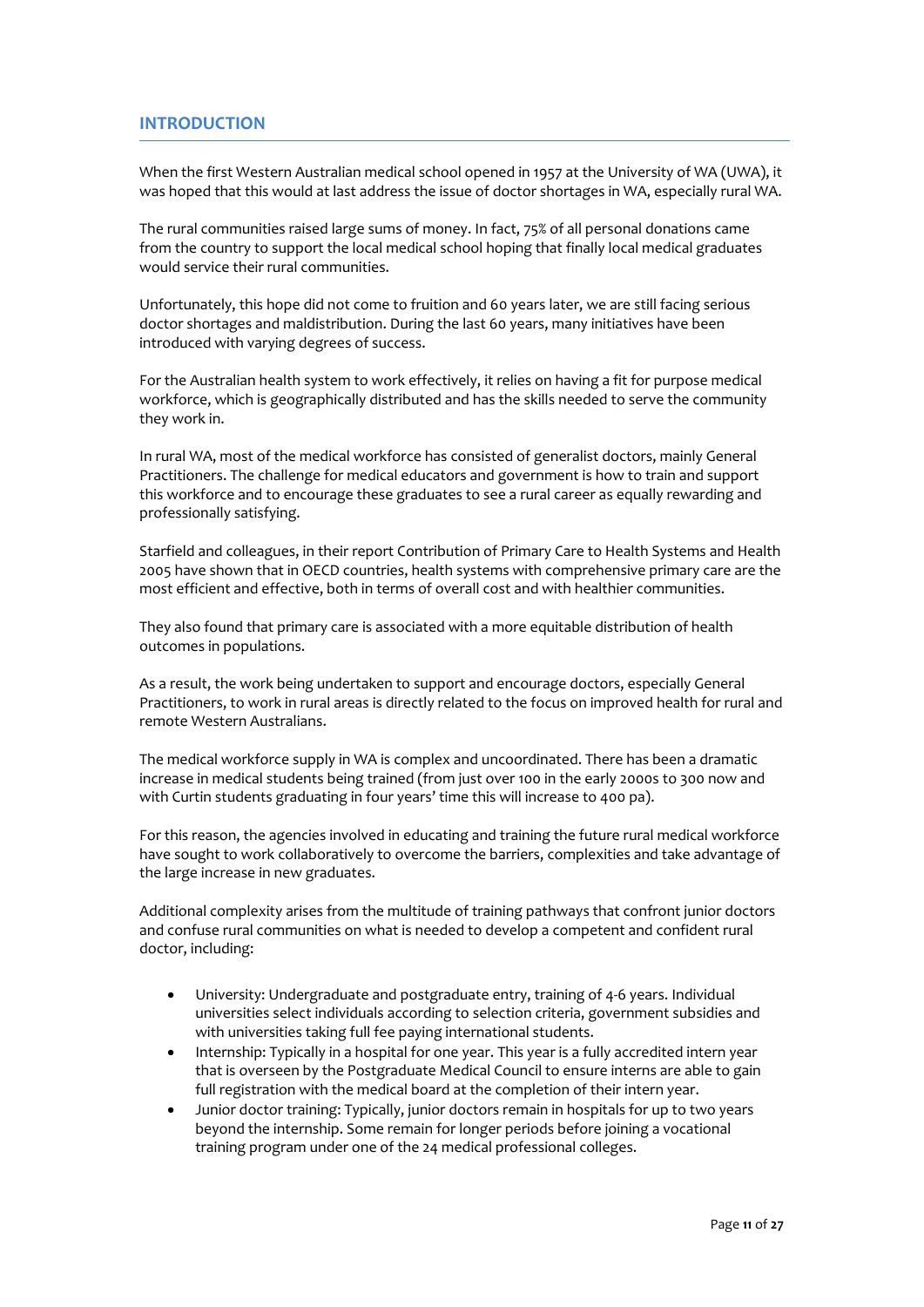Vocational training: Overseen by one of the 24 medical colleges. The colleges select their trainees, set standards of training and accreditation of training positions. They set the entry standards and award vocational registration to their college members.

#### **Attracting doctors to rural practice**

The question that has been pursued over the years is how do we attract doctors into a career in rural practice and especially rural General Practice, where the community needs them most?

The efforts to address the critical maldistribution have been largely successful through sustained effort, but there remains much to do to achieve reasonable equity of access to doctors for the rural communities.

The following table shows the constant increase in rural doctors entering rural practice through the various training pathways open to them under the RPP as well as through other recruitment programs.

This has been an impressive achievement whereby the growth in the number of rural doctors has significantly outstripped population growth in rural WA.

|         | <b>Rural GPs +</b> | <b>WA Rural Pop</b> | <b>WA GPs</b> | <b>WA Pop</b> |
|---------|--------------------|---------------------|---------------|---------------|
| $1993*$ | $332*$             | 409 952*            |               | 1658 544*     |
| 2001    | 462                | 450 913             | 2069          | 1906274       |
| 2006    | 556                | 473 669             | 2187          | 2 050 581     |
| 2011    | 699                | 519 842             | 2573          | 2 3 5 4 0 9   |
| 2017    | 992                | 537 216             | 3712          | 2 580 354     |

#### **Comparative trends in the number of rural GPs**

Changes in GP participation over the last 25 years\*

#### **Footnote**

Head count GP numbers are from the Department of Health‐General Practice Workforce Statistics.

+From 2001, WACRRM has kept a consistent database of rural GP numbers. Prior to that time, the number was determined by a census. In 1993, WACRRM counted the numbers and reported then in a presentation.

The GP registrar numbers are from the RHW datasets, and 2002 workforce report.

Population numbers are from the ABS 2014 Historical Data and 2016 Census Quick Stats.

From 2006 until 2017, the rural GP headcount has increased 78% whilst the rural population has increased by 13%.

At the same time, the headcount of GPs working across the whole of WA has increased by 70% with a population increase of 35%.

These figures show that there has been some progress to redress the maldistribution of GPs in WA, though there is still a long way to go. Indeed, there are still some towns struggling to recruit an adequate medical workforce and still rely on overseas recruitment. Medical education and training efforts can only be part of the solution while shortages still exist. However, the positive sign is that more Australian graduates and trainees are choosing rural practice.

Interestingly, of the current 992 rural doctors, 567 obtained their primary medical degree overseas, however only 16% of these doctors are temporary residents. The rest are Australian citizens, permanent residents or New Zealand citizens.

In 2002, there were 56 GP registrars working in rural WA. In 2017, there were 153, an almost threefold increase. There have been significant increases into rural practice over this time.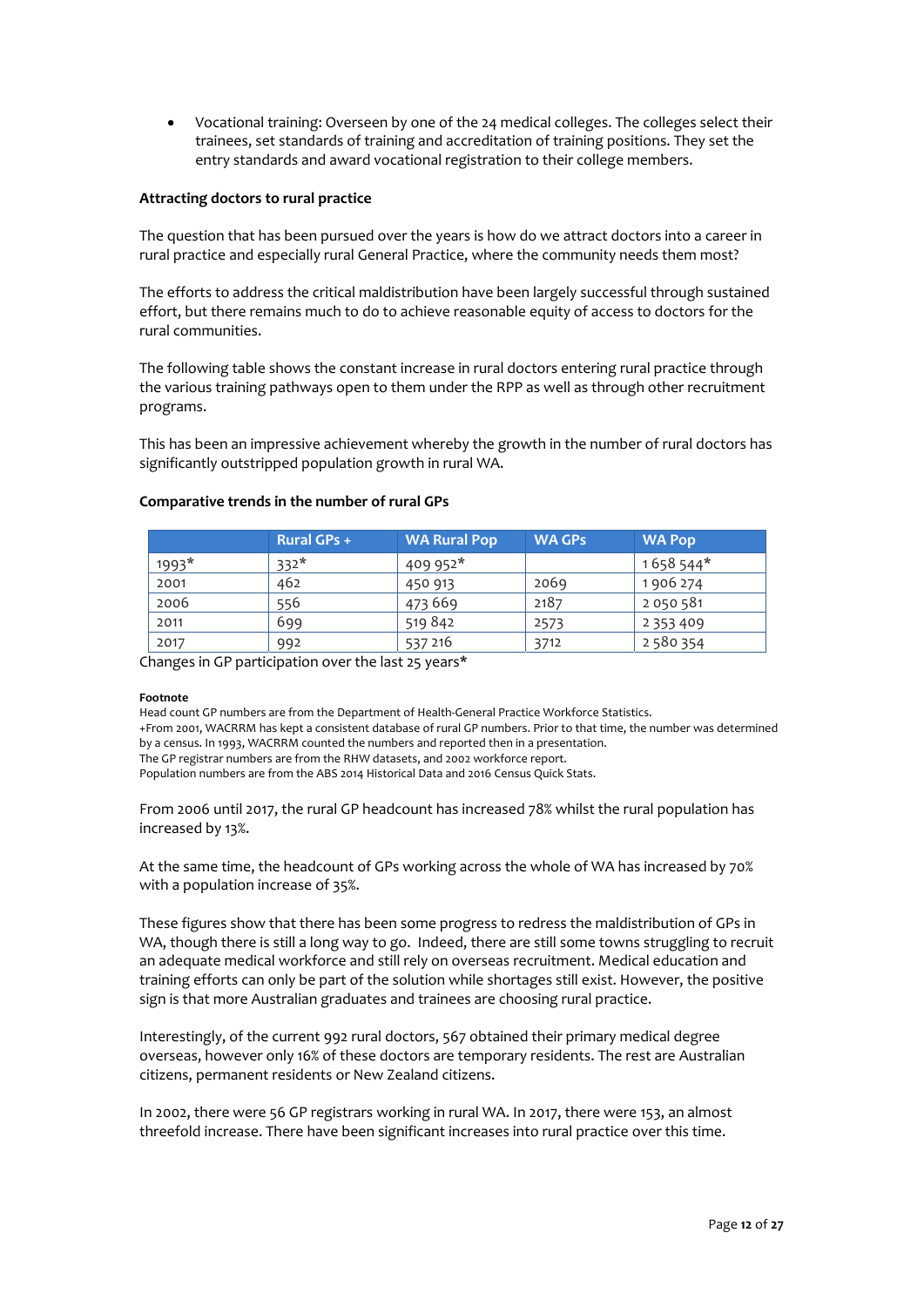#### **THE RURAL PRACTICE PATHWAY**

A major recommendation from the Engaging Rural Doctors Report of 2007 was for WA to investigate the Rural Generalist Pathway (RGP) that had been developed in Queensland.

To this end, Rural Health West received a grant from WACHS to undertake the investigation of the RGP in WA.

A meeting was held with the key stakeholders (WACHS, WAGPET, ACRRM, HDWA, RACGP, RCS, PMCWA, AMA DITs) at UWA and via video‐conference with the leaders in Queensland including Dr Dennis Lennox.

At the end of this meeting, it was decided that WA needed a different model to the Queensland RGP which was a purely hospital based training model.

WA wanted a training model that supplied the needs of the WA rural community. This included community, hospital, specialists and generalist doctors. It designed a model that defined what services the rural community needs and worked out how these needs can be met by creating a training pathway for medical students and doctors working under supervision. In other words, it was not a pathway for doctors to be selected into but rather a pathway where rural educators and trainers join up to create a seamless pathway for doctors to navigate in their region.

So the initial model called the RPP in WA, was designed for maximum flexibility of entry points. It was designed to be inclusive and support all doctors wanting to work in rural WA.

This would allow undergraduate students to enter the Pathway as well as doctors further along their career who decide they want to go rural. The only way to achieve this was by all the organisations working together.

As part of this model, WACHS was to be established as a Primary Allocation Centre (now called a Primary Employing Health Service) and develop a Rural Generalist Training Unit.

The goal was to develop a training program that forms a career pathway to supply the rural generalist workforce required in rural Western Australia.

#### **Principles**

- All career pathways are easy to understand, responsive to need, well supported and resourced and involve key stakeholders.
- Two key outcomes at the end of training there is vocational recognition by the colleges, and that the program involved hospital based (public and private), and community based (public and private) training.
- Educational standards of the training program will be set externally by the appropriate college.
- The professional standards and vocational requirement of rural Generalist Practice are those prescribed by ACRRM, whereas those of rural General Practice are prescribed by the RACGP.
- The program markets and provides a supported career path from medical school to rural Generalist Practice.
- Vocational training will be provided by GPET. Regional training providers will be rural centric.
- The program is underpinned by mentoring and individual learning and career planning.
- The personal and professional career needs of trainees and their families are accommodated within the workforce.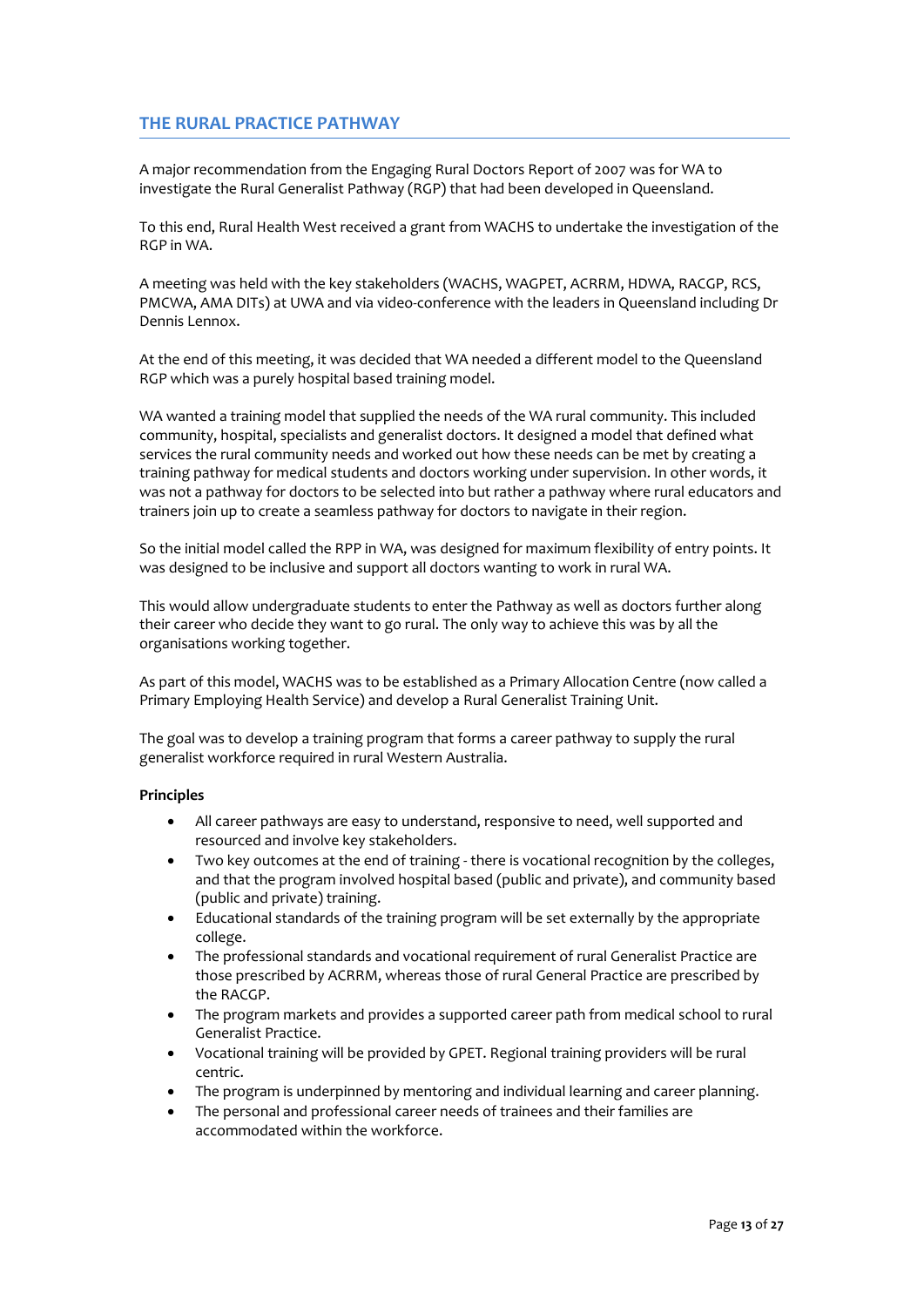Rural generalist trainees have priority access to appropriate accredited HDWA positions (HDWA integrates service placement with prevocational and vocational training in partnership with training providers).

So the basic building blocks of the RPP needed to:

- 1. Increase the number of accredited training positions in rural WA.
- 2. Establish WACHS as a PEHS.
- 3. Attract doctors and new graduates into rural practice.
- 4. Grow procedural training places.
- 5. Ensure there was a network of educators and trainers throughout rural WA.

So what has been achieved over the last decade?

#### **Training positions**

First, let's look at the number of training positions for junior doctors in rural WA as outlined in the rural training positions table below.

The growth in these positions was enabled by two major funding submissions.

First, the Royalty for Regions submission in 2009 which enabled funding for accommodation and travel for doctors training in rural areas.

Second, the Junior Doctor Business Case in 2010 which funded junior doctors' salaries and the establishment of medical education and training capacity in WACHS.

The growth in accredited training positions in rural areas since 2007 has been extraordinary. In the five years to 2007, the only growth that occurred in rural training places was the prevocational places funded by the Commonwealth. Initially there were three of these. One each in Busselton, Albany and the Kimberley. This grew to 13 in 2013. In the five years after the RPP was established, there was an increase of 135 places or 150%.

In the 10 years since the commencement of RPP, training positions have grown from 97 to 319 or 228%.

At the same time that the state government was investing in medical education, the Commonwealth increased the GP training positions in WA. This was the result of advocacy from the Health Department and WAGPET.

It also established the Specialist Training Positions (STP). These positions allowed WACHS to employ and train specialists under college accredited positions.

### **Rural training positions**

|                       | 2002 | 2007         | 2013          | 2018 |
|-----------------------|------|--------------|---------------|------|
| PGY1 interns          | 12   | 12           | 27            | 30   |
| PGY2/3                | 17#  | 24 (7 PGPPP) | 60 (13 PGPPP) | 88*  |
| Specialist registrars |      |              | 28            | 48   |
| GP registrars         | 56   | 54           | 117           | 153  |
| Total                 | 92   | 97           | 232           | 319  |

#### **Footnote**

2002 numbers from the Medical Board WA.

2007‐2018 numbers from WA Country Health Service.

GP Registrars numbers are from Ann. Workforce update Rural Health West

# In 2002, there were 3 community placements in rural WA, in 2005 the PGPPP commenced with WAGPET and RCS administering these places, by 2013 there were 13 rural community placements, in 2016 the state took over the funding and administration of the 8 rural community placements.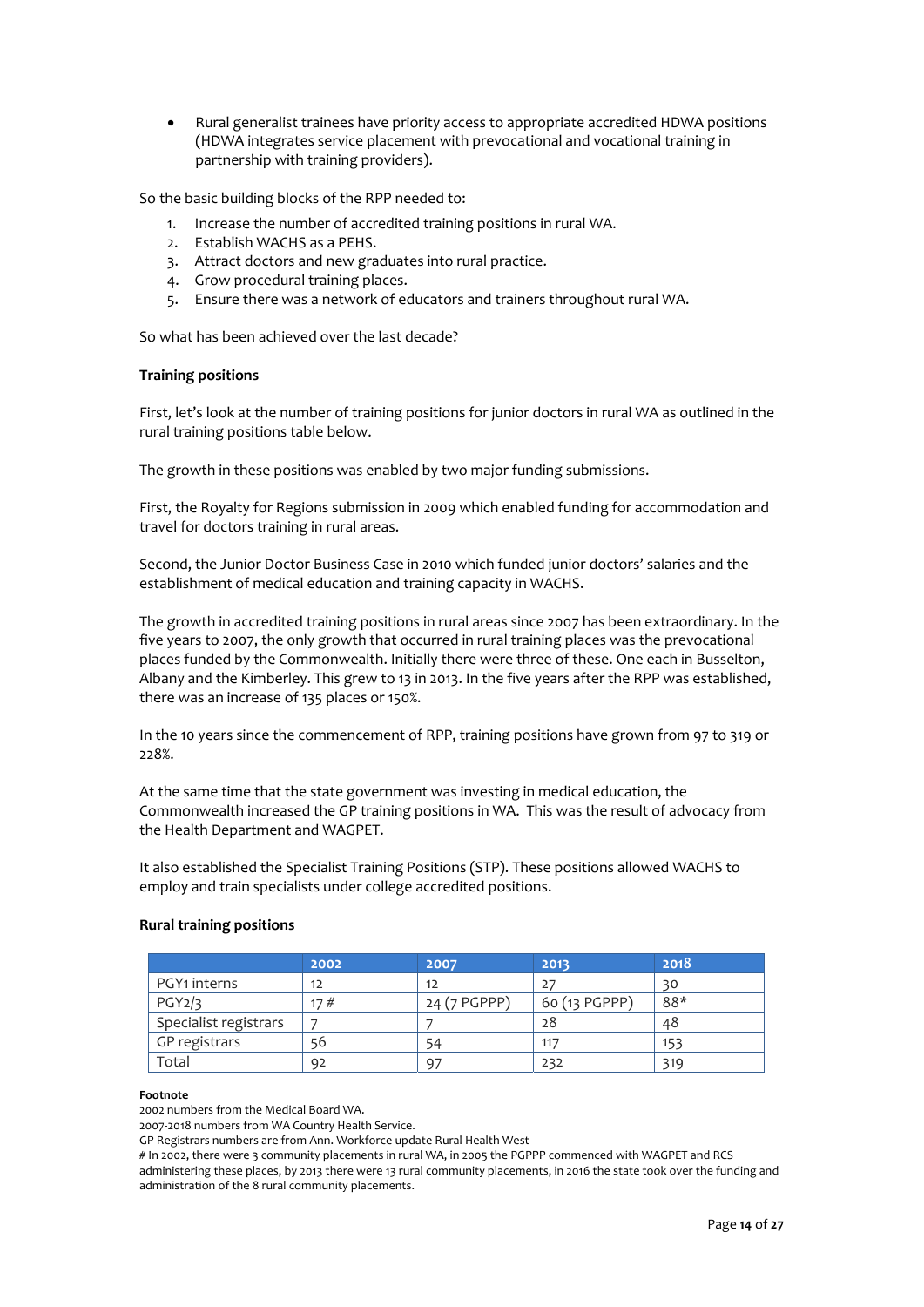#### **Primary Employing Health Services (PEHS)**

Despite many efforts and attempts, it took 10 years for WACHS to become a PEHS.

This ranged from a directive from the Director General to the Post Graduate Medical Council to establish WACHS as a PEHS in 2009 after an incident when RPH withdrew its interns from Kalgoorlie when RPH was short of interns itself.

This event occurred prior to the withdrawal of interns in Kalgoorlie due to lack of available supervision.

A full submission was made to the PMCWA in 2010 for WACHS to be accredited as a Primary Allocation Centre. This was not accepted by the PMCWA until a number of conditions had been met including setting up additional educational support systems throughout WACHS.

The importance of being a PEHS is that it allows WACHS to select its own junior doctors, according to its own selection criteria.

Prior to this time, all interns were employed by a Perth based teaching hospital and given rotations to the country. Each teaching hospital had certain country hospitals that they rotated their interns to. Therefore, if an intern wanted to work in a particular regional area, they had to be employed by a particular teaching hospital.

This basically meant that despite multiple efforts of trying to influence teaching hospitals about who they selected to work for WACHS and to give rurally interested doctors priority, none could be given.

WACHS now has an integrated Postgraduate Medical Education Unit throughout rural WA. It has excellent supervisors, accredited positions and medical educators. This has enabled it to be accredited by the Postgraduate Medical Council as a PEHS. Since 2017, it has directly employed ten interns per annum.

#### **Attracting junior doctors to rural practice**

There has been much work done on investigating what attracts doctors into rural and General Practice.

The RPP group work together on the careers night organised each year by the Postgraduate Medical Council so that they speak with one voice to promote rural practice.

RHW have devised a program known as Choose Country, which aims to attract medical practitioners into the country. As part of this program, they sponsor medical students to be rural ambassadors. The AMA sponsored the GP Stakeholders Group to seek to encourage doctors to consider a future career in General Practice.

The RCS is over prescribed as are a number of the WACHS junior doctor positions. This demonstrates the success of the programs to date.

#### **Maintaining procedural practice**

The report on Maintaining an Effective Procedural Medical Workforce in Country WA highlighted the changes in the rural procedural workforce from 2006‐2015.

It showed that whilst the number of GP proceduralists in WA has remained the same, there has been a significant increase in the resident procedural specialists (25% increase). These specialists are concentrated in the regional centres and mostly work in a shared care model with the GPs.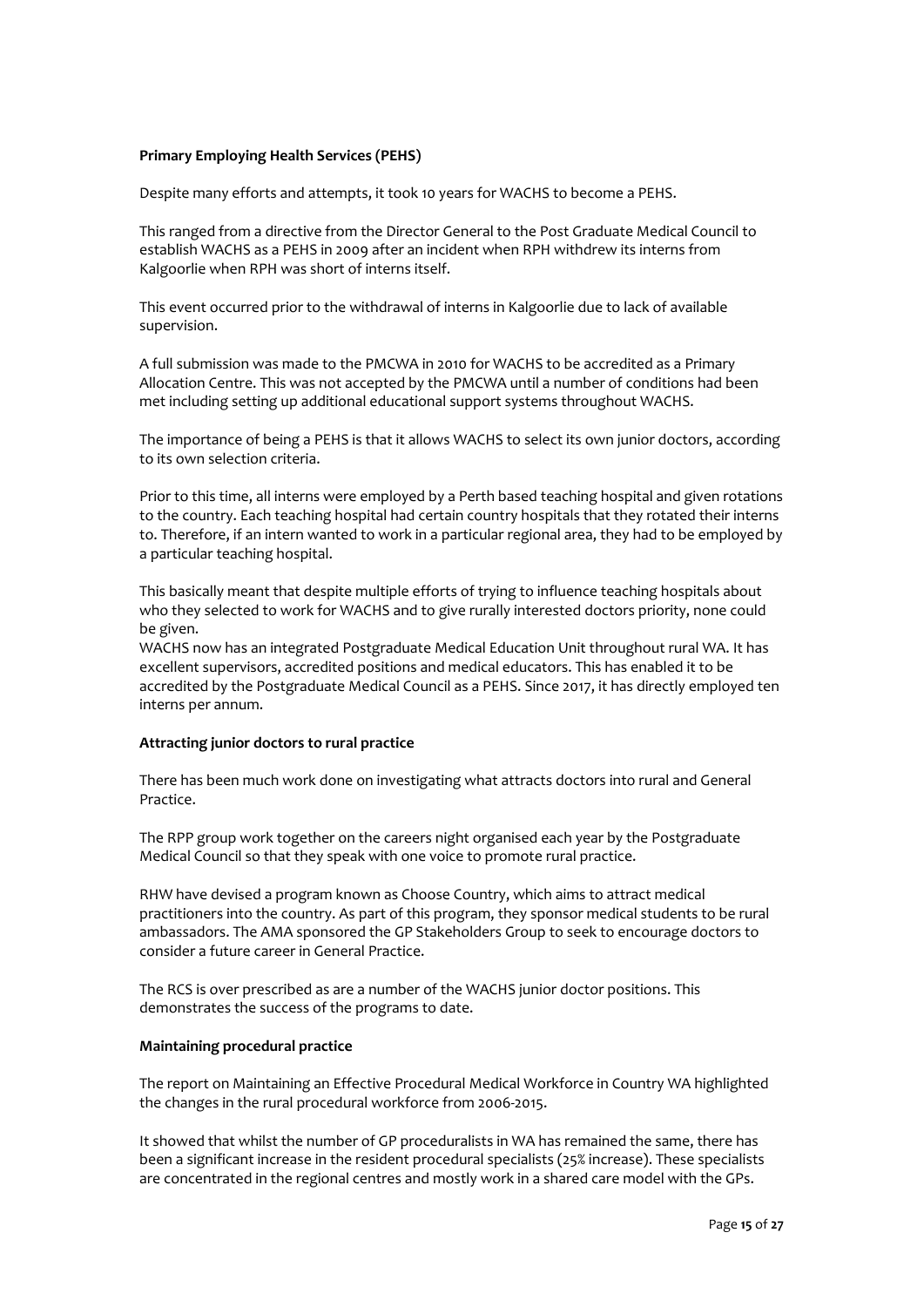The report also assessed that the growth in hospital activity closely matched the growth in procedural doctors in the right locations. Essentially, the rural procedural workforce kept pace with additional hospital activity.

It highlighted that the turnover rate of GP proceduralists is much lower than that of non‐ procedural GPs. It also found that the primary source of rural procedural GPs is no longer from overseas (in 2007, 70% of new procedural doctors were from overseas, in 2015, 45% were).

The report also showed that the most successful initiatives since 2007 have been the changed education and training landscape in WA and the procedural training places at KEMH (six places for O&G) and Joondalup (four training places and one available in Bunbury for Anaesthetics).

The procedural training programs have produced 96 GPs with either Obstetrics or Anaesthetics since 2007. 65% of the Obstetric graduates were working in rural WA in 2015, with 76% working in rural Australia.

Of the Anaesthetic graduates, 75% were still working in rural WA in 2015.

Part of the success of both these programs has been the mentoring component that commenced in 2006.

In 2006, RHW highlighted the issue that a number of doctors undertaking procedural training were not confident to utilise their skills independently in rural areas. They sought funding to undertake a pilot Obstetric mentoring program.

The program basically ensured that once a doctor was trained in Obstetrics, they were placed in a supportive General Practice where the supervisor was funded to attend the delivery with the junior doctor if needed. Five positions were supported for six months. A few years later, the Anaesthetics Mentoring Program commenced to ensure trainees who did not feel confident to practice independently were placed in a supportive practice and mentored to gain their confidence. This was made possible through a funded Education Research Grant from GPET and implemented through WAGPET.

In summary, both the extra procedural training places and the introduction of mentoring programs have meant that in the past 10 years, 96 procedural GPs have been trained with a 75% retention rate in rural Australia, a pretty outstanding result.

#### **OTHER MEASURES SUPPORTING THE RURAL PRACTICE PATHWAY**

Other measures that were in place and supporting the RPP included:

#### **Establishing year‐long employment options in the country**

WACHS, RCS and WAGPET came together to visit rural areas, looking at ways of combining Prevocational General Practice Placement Program (PGPPP) places with junior doctor hospital positions so that PGY2+s could stay in one location.

Prior to these positions, it was often difficult to have a full‐time option for junior doctors in places like Broome and Derby. PGPPP positions were established in Broome, Derby, Albany, Geraldton and Bunbury.

WACHS employed the doctors and recouped the costs of the community work through the PGPPP.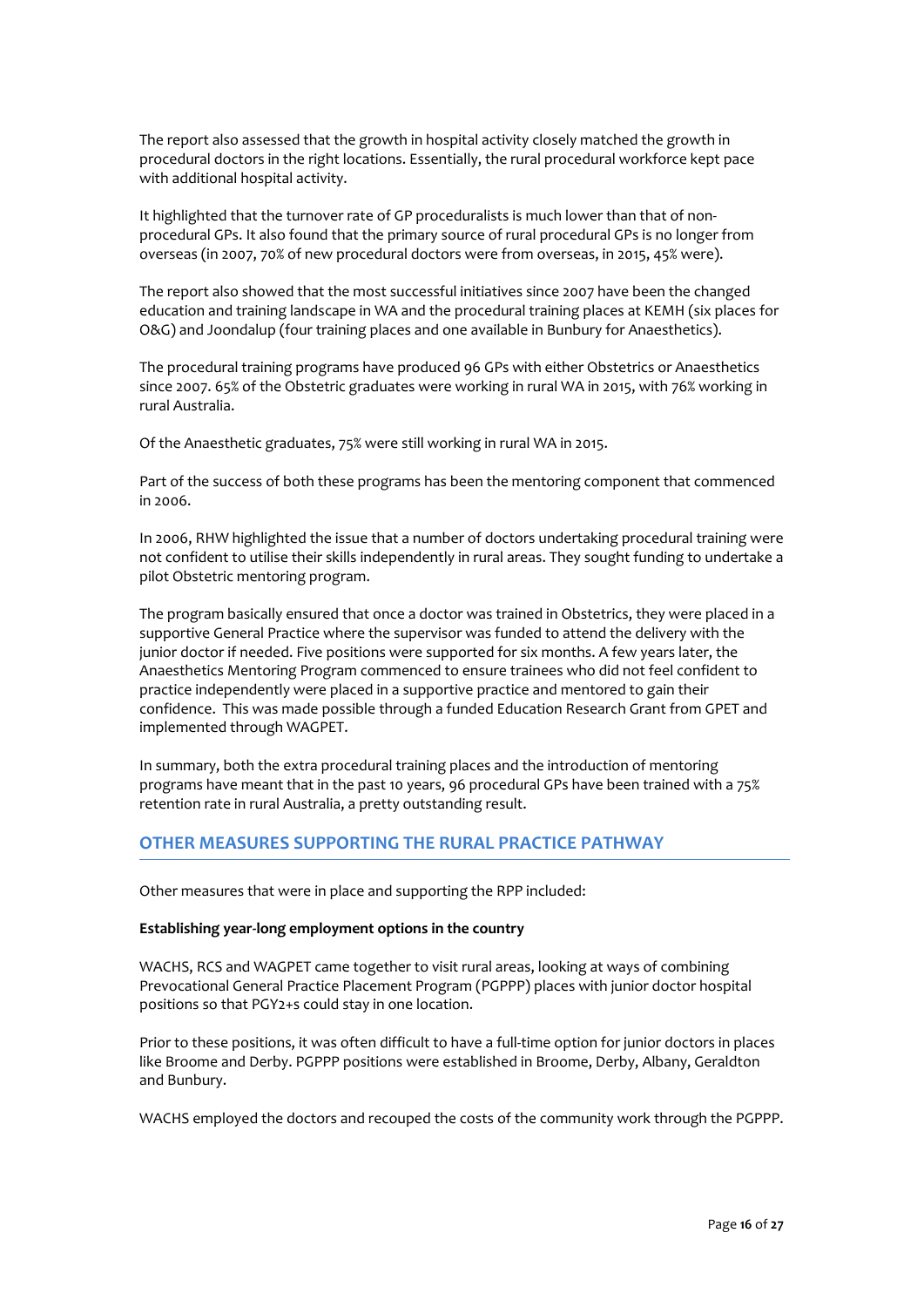#### **Career mentoring**

There have been various attempts at career mentoring of junior doctors into rural practice.

In 2011, WACRRM, RHW, WAGPET and the RCS attempted to establish an integrated database where any inquiries about rural training could be recorded and trainees would be referred to the most appropriate agency or individual for career advice.

Unfortunately, the database was not fully implemented and the mentoring has been more ad hoc and on a basis of who you know.

This is an area where additional work is needed to have clear contacts to determine and be available to advise on the right path for individual doctors.

#### **Formal partnerships**

WACHS and WAGPET entered into a memorandum of understanding (MOU) in 2012 to work together so that data could be shared between the organisations in order to streamline a number of activities in the teaching and training of junior doctor supervisors.

In 2013, WACHS and WAGPET implemented a cross functional service level agreement to streamline the assessment processes for junior doctors. This reduced processing times for interviews and acceptance of candidates for both PGPPP and hospital positions.

#### **WAGPET**

WAGPET has always ensured that at least 40% of their GP registrars train in rural WA. They have a regionalised training model, using regional medical educators to support their trainees locally.

The number of rural registrars has grown significantly over the last 10 years as described earlier from 54 GP trainees working in rural WA in 2007 to 153 in 2017.

The most recent research by WAGPET has shown that the last GP placement of a registrar has a significant bearing on where they ultimately practice, meaning these doctors are four times more likely to remain in the practice where they complete their training.

WAGPET chairs the RPP meetings.

WAGPET recently developed an IT program to help trainees plan their training pathway. This program allows rural trainees to define what special skills they need and where they want to work. It then outlines a training program for them to progress through.

#### **Integrated Regional Training Hubs (RCSWA)**

In 2017, the RCSWA was funded by the Commonwealth Government to operate the Regional Training Hubs in WA.

No other organisations were approached or able to operate the training hubs.

This built on the successful performance of the RCSWA since 2002 in supporting rural student placements in 14 rural sites and up to 90 students each year.

The RCSWA (supported by the WA medical schools) was able to demonstrate that these rural placements were highly successful with the students achieving equal or better academic results than their metropolitan counterparts.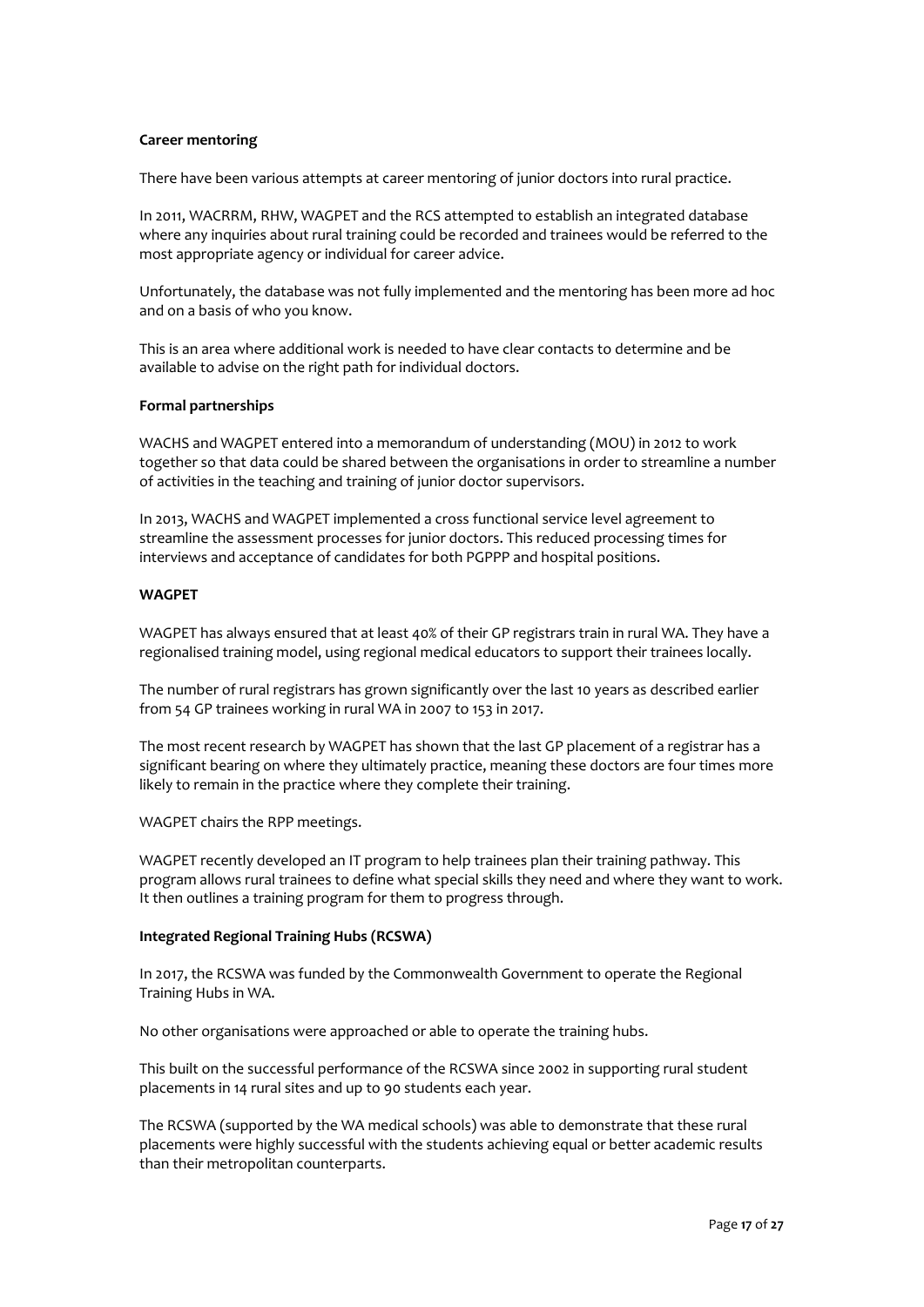The rural exposure at this stage was seen as an important support for those considering a future rural career. The aim of the hubs is to expand opportunities and support rural medical training. The primary role of the hubs is to coordinate and develop rural training pathways. They must work with all the rural medical training organisations to support this role in each of their regions. There are three hub sites in WA.

#### **NATIONAL RURAL GENERALIST PATHWAY ‐ DEVELOPMENTS**

In 2013, Health Workforce Australia held a number of meetings between jurisdictions to investigate how a national pathway might work and released a Draft National Framework for the Rural Generalist Pathway (RGP).

This led to the development of a project in WA to investigate how a RGP might work in WA. This proposal was not supported by WACHS or WAGPET on the grounds that it was too narrow and concentrated too much on the education and training resources on too few.

#### **National Rural Health Commissioner**

The Commonwealth Government recruited a National Rural Health Commissioner in 2017. His first priority is to investigate and report to the government on the development of a National RGP.

#### **The future for rural medical training**

We are now at a point in time where there are significant future opportunities and risks.

The Commonwealth wants to support a National RGP that will allow rural generalist doctors to be a protected title. This will ultimately require the approval of the COAG Health Council.

This approach has been argued and lobbied by ACRRM and the rural doctors as the solution to Australia's rural medical workforce issues. However, in WA and probably other jurisdictions, it clearly will not, on its own, address the medical workforce issues.

In normal circumstances, an initiative of this type needs to have clear supporting evidence that it will successfully address the prevailing medical workforce issues and must have the support of the jurisdictions to proceed.

Neither has yet occurred with the National RGP.

A particular reservation about the establishment of a protected title under the National Law is that it will establish an industrial demarcation between Rural General Practitioners and Rural Generalists. This is what the argument between ACRRM and the RACGP was all about in the 1990s.

While it is reassuring that the Commonwealth is committed to making sure Australian Trained Doctors want to work in rural areas, this must be done in a manner that meets the needs of both the doctors and communities. Both GP colleges are committed to having a quality, accessible GP workforce. The issue will be how this is achieved so that it does not have any unintended consequences. It must relate to the service models delivering services in rural WA. There is a great opportunity if we do this right.

As Dr Brian Williams described in his speech to the RACGP in 1997, "It is true that different vehicles (GPs) will cross the bridge (go rural) ‐ some will be Rolls‐Royce (fully procedurally trained) ‐ these are few and far between in our workforce, in the country, and in WA, represent less than 10% of the total medical workforce.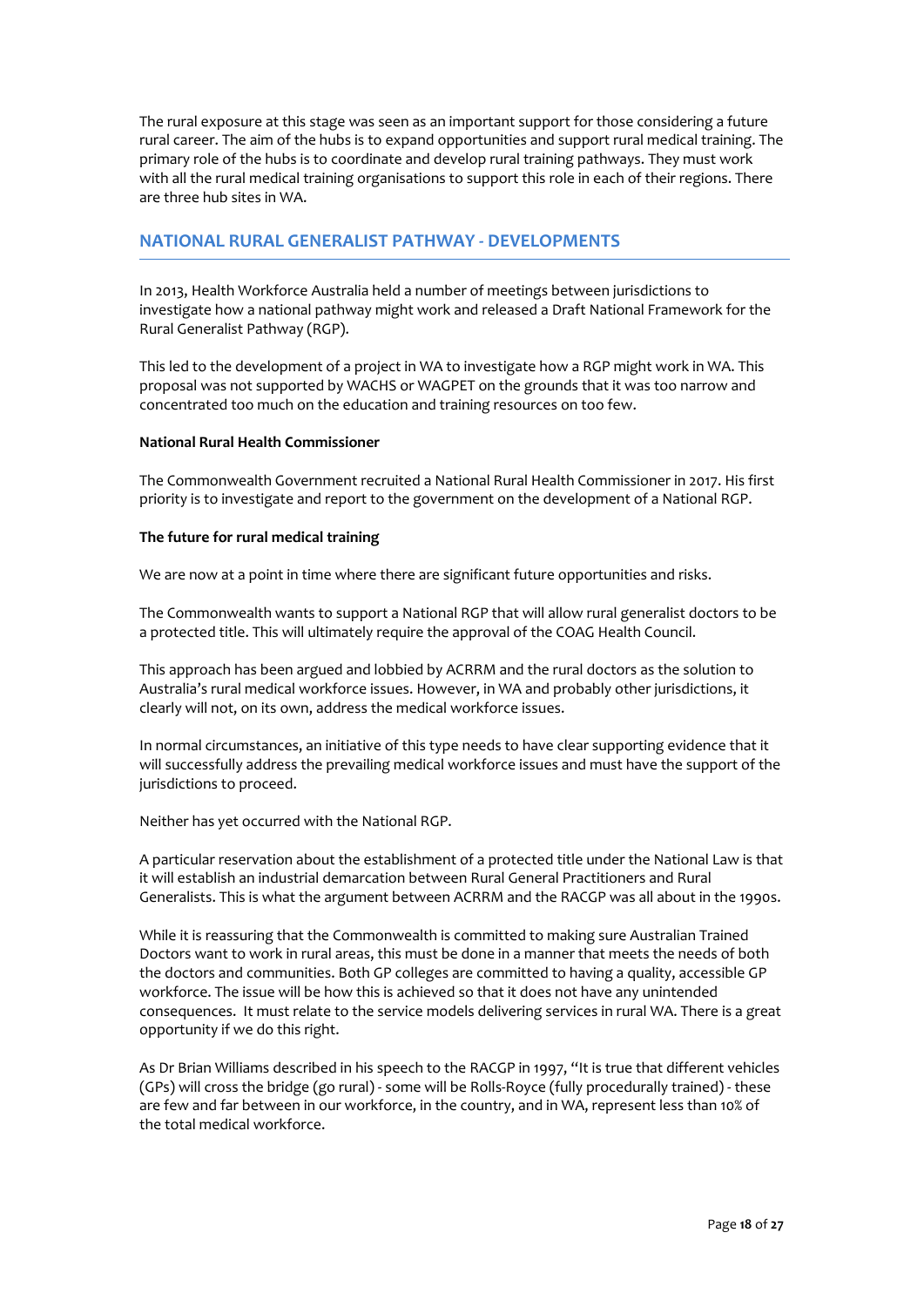Most (rural GPs) are general run of the mill vehicles ‐ very sound economic and viable vehicles. It is useful to note that many of these doctors travel to rural practice and return to city practice ‐ in fact in my experience, this is the norm ‐ very few choose a lifelong commitment to rural practice.

Other matters of the psychosocial nature may cause a return to city practice. This does not preclude the further move to rural practice at a later date."

It is our job to make sure there are roads for all of these vehicles to best serve the rural communities, Rolls‐Royce and the standard sedan. We need to show each and every one of them how to go rural and how to have a smooth transition if the need arises to return to the city.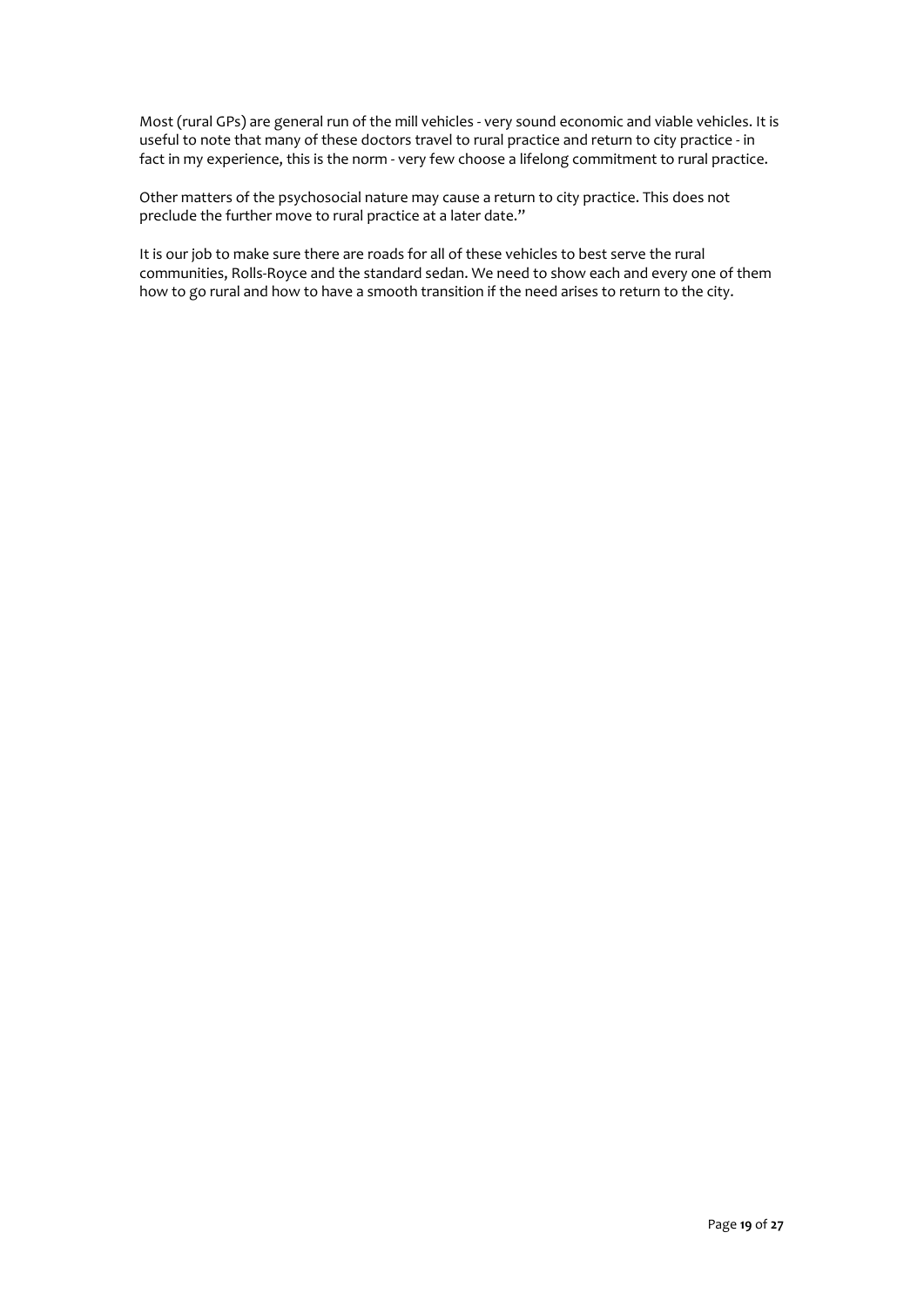

# A walk through the decades of Rural Medical Education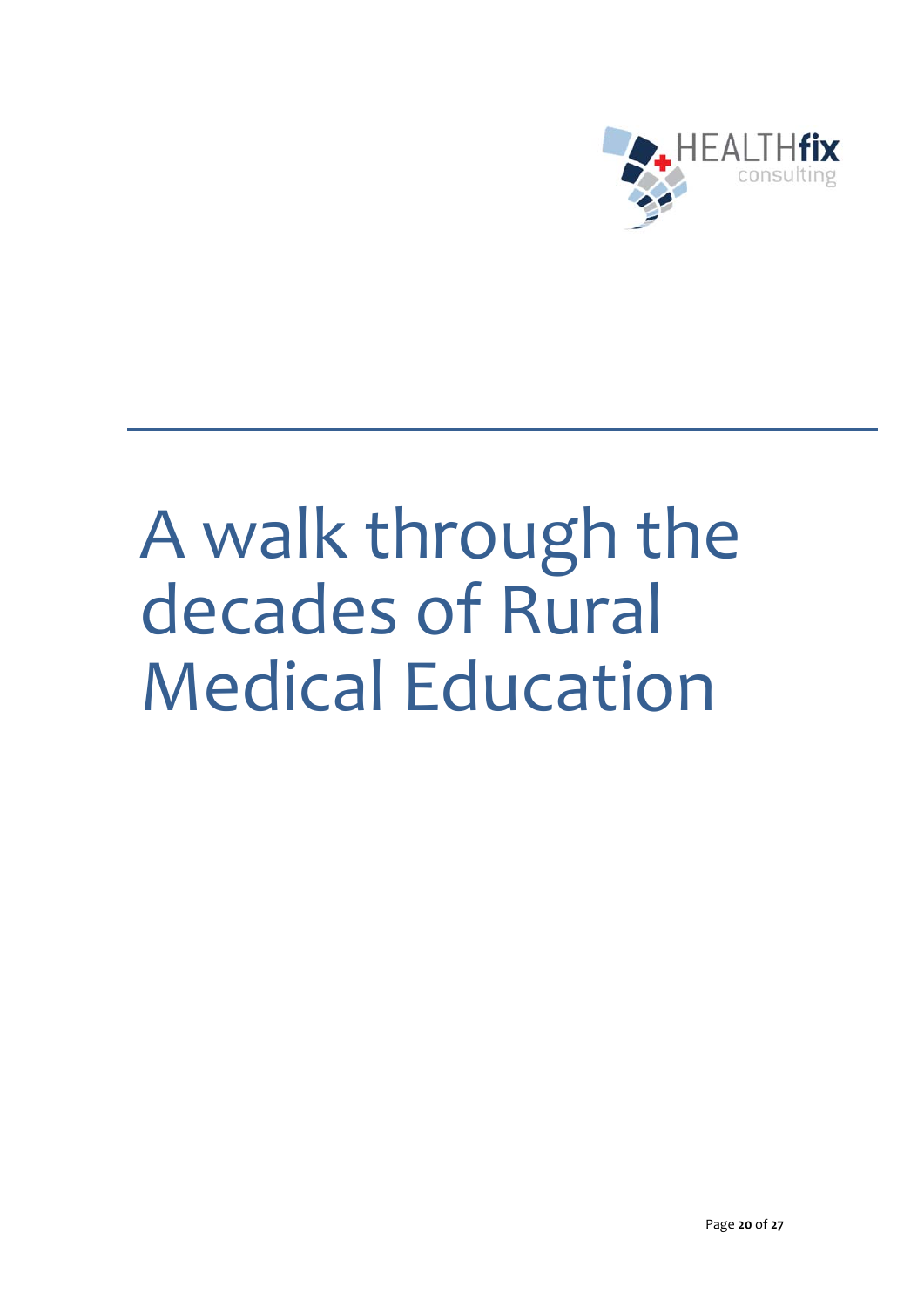## **A WALK THROUGH THE DECADES**

#### **THE 1980s**

The Family Medicine Program (FMP) that commenced in the 1970s continued to educate doctors into General Practice under the auspices of the RACGP until 1993 when it morphed into the RACGP training program. They supported rurally interested doctors in obtaining rural General Practice positions.

In 1985, there was general unrest in country WA and nationally with media reports and parliamentary questions around the difficulty in obtaining rural medical practitioners.

In 1986, there was the Country General Practice Training, a program run by Royal Perth Hospital (RPH). It admitted two doctors per annum to undertake procedural training posts. It was a four year program with two years spent at RPH and two years in a North West hospital.

#### **Kamien Report 1987**

A Ministerial Inquiry into the shortage of country medical doctors was undertaken in 1986/87 with Prof Max Kamien as the chairman. The major recommendation from the report was the establishment of the WA Centre for Rural and Remote Medicine (now known as Rural Health West) to undertake the implementation of a number of recommendations aimed at increasing the recruitment and retention of rural doctors.

The centre was established in the Department of GP at UWA in 1989 with a grant from the state government. At this time, there were 258 rural GPs (36 females and 222 males). In addition to this number, there were 93 specialists and salaried doctors. The Kamien Report emphasised the need for training and education support for rural doctors. Amongst many of its recommendations, it highlighted the research showing that doctors from a rural background were more likely to work in the country and suggested a rural quota for medical schools..

#### **THE 1990s**

#### **The Rural Training Unit 1993‐2001**

In 1992, WACRRM sourced funding from the Commonwealth Government via RHSET (Rural Health Support Education and Training Grant) funding. This grant enabled WACRRM to establish the Rural Training Unit (RTU). It was funded under a three year contract, after which time the state government funded the RTU through its grant to WACRRM.

The RTU established a program based at Fremantle Hospital that was designed to provide a comprehensive four year postgraduate training program. The program equipped potential rural doctors with all the skills they needed to practise in rural areas.

The program worked closely with the RACGP training program. It is important to remember that at this time the Rural Faculty of the RACGP had just started (1992) and had no formal curriculum.

The program enrolled five registrars per annum. The first year was highly formalised, with some flexibility in the later years. Registrars were mentored and supported to undertake their specific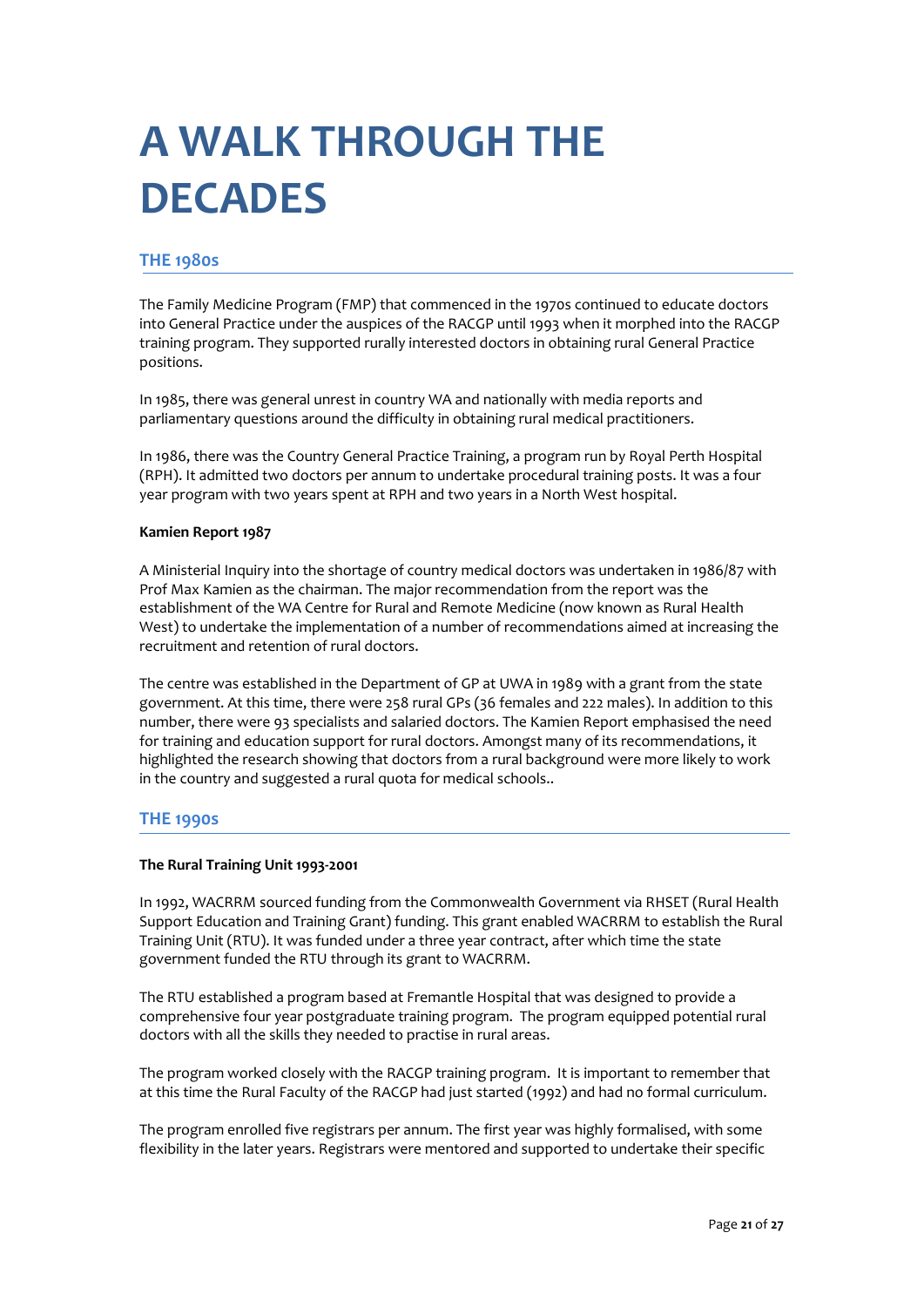training in the second, third and fourth year. Some did surgery, some did both Anaesthetics and Obstetrics, whilst others did extended medical terms, or more Anaesthetic terms.

In every case, the training was sourced by WACRRM and some were funded as supernumerary positions. This was the case for Anaesthetics, for the GP rotations during their residency at Fremantle Hospital and for Surgery.

#### **First Year Fremantle Hospital Resident**

- 10 weeks A&E at Kalgoorlie
- 10 weeks ‐ Rural GP ‐ Kalbarri/Kalgoorlie/Donnybrook
- 10 weeks Coronary Care FH
- 10 weeks A&E Fremantle Hospital
- 10 weeks ‐ Elective

#### **Second and Third Year**

- 6 months Paediatrics PMH
- 6 months ‐ Obstetrics ‐ Osborne Park, Wanneroo
- 6 months ‐ Anaesthetics ‐ RPH, FH, SCGH
- 6 months Rural General Practice

#### **Fourth Year**

- 6 months Rural General Practice
- 6 months ‐ Elective

The program had an attrition rate of around 20% in the first few cohorts. It had annual intakes of five registrars (there were seven in a couple of years) from 1993 until 2000.

Of the 40 registrars in the program that I have been able to follow up with, 19 of them are still working in rural WA with one working rurally interstate. This means that 50% of the doctors are still working in rural Australia 20 years on. Many others have worked for significant periods in rural Australia, only ending up back in the city after years of dedicated service to their rural community.

A large number are also involved in teaching with either the Rural Clinical School or the Remote Vocational Training Scheme. A quote from one of them highlights this, "We had a fantastic education, which has made many of us want to provide excellent educational opportunities to the new rural students so that they will feel supported to stay in the country".

All the trainees I spoke to thought very highly of the program. They cited the ease of obtaining their training needs and the mentoring and career support as outstanding. They also highly valued the camaraderie of the group; each year a conference was held which brought together all trainees and their spouses for a weekend. Here they could discuss issues and help support one another. In addition to their rotations, there were a series of lectures and tutorials delivered to the registrars.

#### **So why did the program cease?**

I think there are two main reasons. First, it was a very expensive program that had been given some one‐off funding which was no longer available and WACRRM at that time was in a poor financial position.

The second and biggest reason is that during the 1990s, the RACGP had developed a rural training curriculum and there was now a stream of rural trainees as well as the trainees in the RTU. Although this group may not have been as dedicated as the RTU trainees, they were numerically much larger.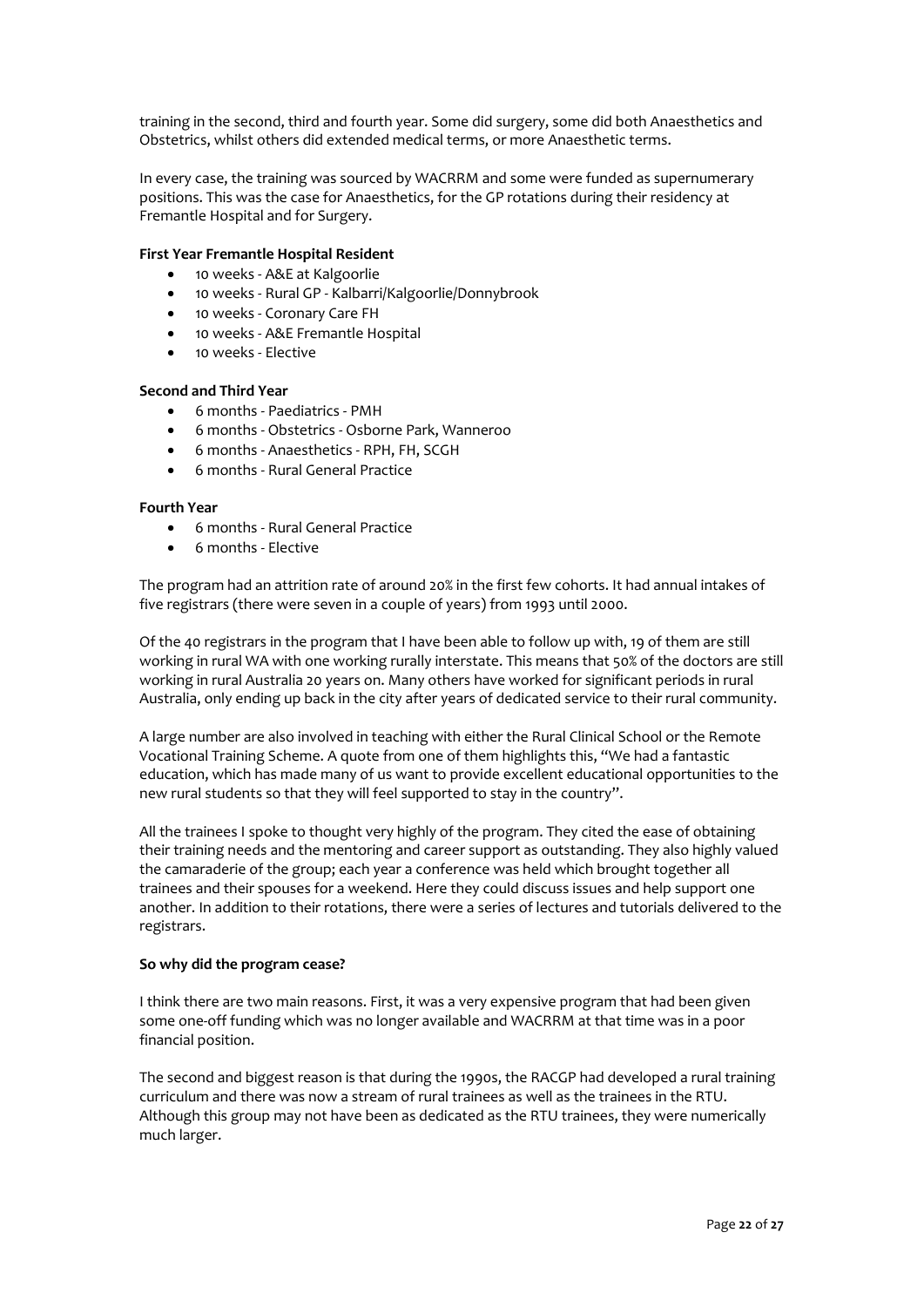The RACGP rural stream trainees were having difficulties obtaining procedural training posts and this was leading to some disharmony. So the issue was one where a decision had to be made between training a small but highly dedicated group of trainees or support a larger more diverse group.

The latter prevailed.

#### **THE NEW CENTURY**

With the breakdown of relationships between ACRRM and the RACGP, rural training became a political hot potato. It resulted in a major overhaul to General Practice training.

In 2000, Dr Wooldridge as the Federal Health Minister announced he would remove responsibility for GP training from the RACGP into the hands of an independent body ‐ General Practice Education and Training (GPET). GPET was to establish a network of regional training providers. WAGPET was formed in 2002 by an alliance between rural and urban GP organisations and individuals in WA. From 2002 ‐ 2004, UWA, under the school of Primary Aboriginal and Rural Health Care, was contracted to undertake major components of GP training.

During this time, junior doctor numbers were low in WA (just over 100 per annum as they had been for the last 30 years) and the argument between the two General Practice colleges had resulted in less and less doctors interested in General Practice.

In 2005, WAGPET decided it needed to become more engaged with its delivery of GP education and training and set up its own infrastructure to support this role, through a number of Regional Advisory Committees. Regional training had become a fundamental cornerstone of GP training for WAGPET. At the same time, WAGPET and WACRRM continued to support procedural training through Anaesthetics at Joondalup and Obstetrics at KEMH.

Simultaneously, RCSWA started taking its first students. In 2002, it commenced with seven students across four sites for a six month period. This grew to 22 students in 2003. Notre Dame students joined the RCS in 2007 and today there are 90 students across 14 sites.

The RCS has proved to an initially sceptical group of academics that excellent training can and does occur in the country. It has given students interested in rural practice opportunities to train and live there. Research from the RCS shows that students from a rural background who are RCS students are five times more likely to end up working rurally than other students. RCS has also been able to grow a dedicated network of rural medical educators and researchers throughout rural and remote WA.

WA now had rural opportunities for medical students and GP registrars but there was an obvious gap, that of the junior doctor training opportunities.

#### **Addressing the junior doctor training gap**

This is the time that many trainees make their vocational decisions. Perth based hospitals did not offer many opportunities for doctors to experience rural practice, General Practice or community based practice.

This gap was letting doctors interested in rural practice be persuaded by mentors in the city to undertake other vocational training options.

In 2005, the Prevocational General Practice Placement Program (PGPPP) commenced across Australia (a forerunner program known as the Remote and Rural Area Placement Program had been in place since 1998). The PGPPP was also morphed into the Community Residency Program, which allowed junior doctors to undertake part-time GP and hospital work at the same time.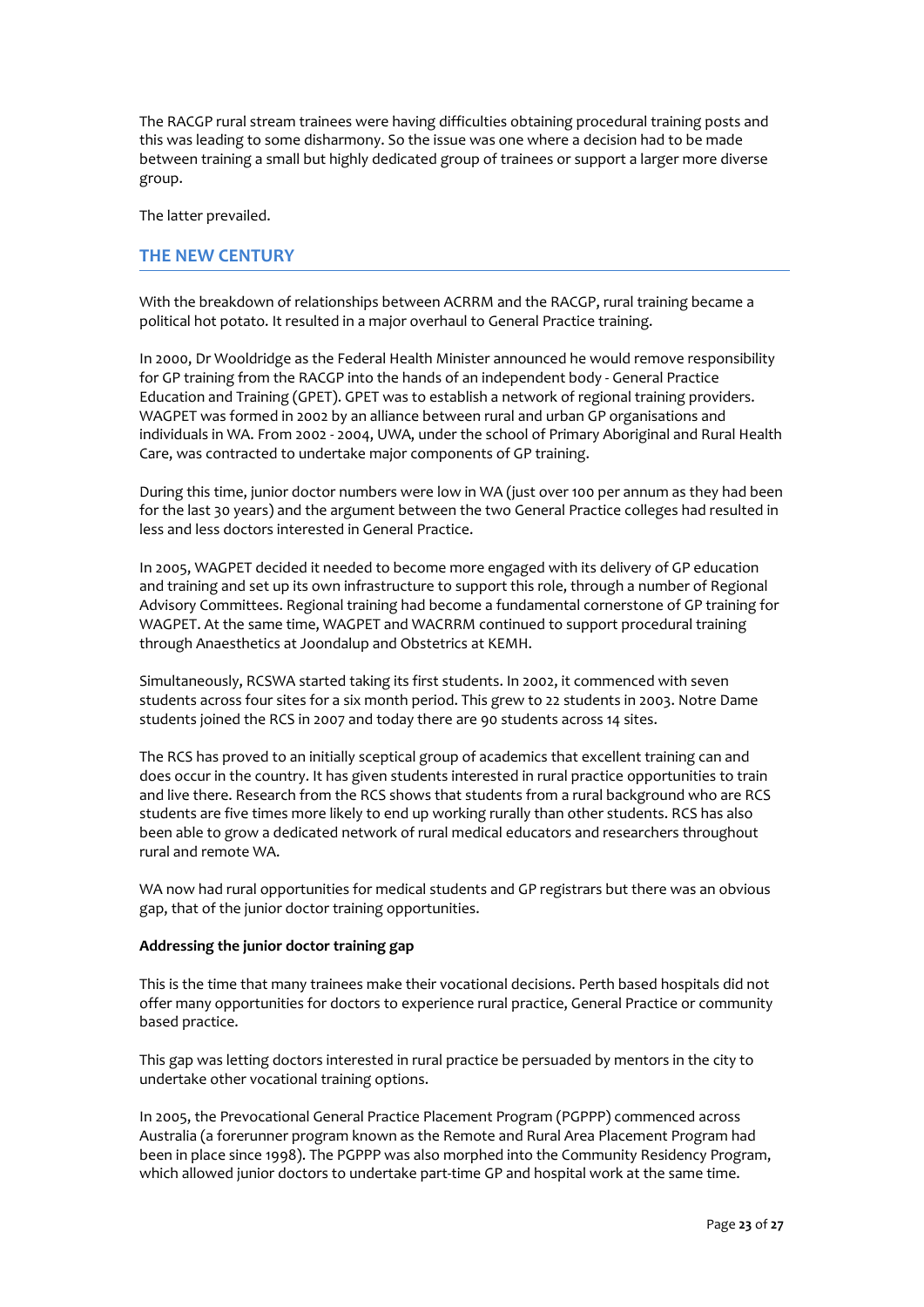The Commonwealth Government ceased funding this program in 2014 after which time the state continued funding it fully for a 12 month period; however over time this has slipped so that today there are eight rural community residency placements.

In 2005, Notre Dame Medical School commenced as a postgraduate medical school in WA. One of its main objectives was to help address the rural shortage of doctors. At this time, it was felt that any increase in medical student numbers would help alleviate the shortages. The theory at the time was more doctors would eventually mean they would have to go out to the places where they are most needed.

In 2006, WACHS contracted WACRRM to undertake the Engaging Rural Doctors Project. A committee of organisations involved in the rural medical workforce oversaw this project. Each organisation was committed to the project and to make sure any recommendations relevant to their organisation were enacted to the best of their ability. Over 361 (64%) rural doctors were consulted during this project.

One of the major recommendations was for WACHS and WACRRM to consider the application and implementation of the Queensland Rural Generalist Program (RGP). Another was for WACRRM, WAGPET and RDAWA to develop succession plans to support rural procedural GPs. This latter recommendation resulted in the report commissioned by WAGPET on Maintaining an Effective Procedural Workforce in Rural WA. The former recommendation resulted in the establishment of the RPP.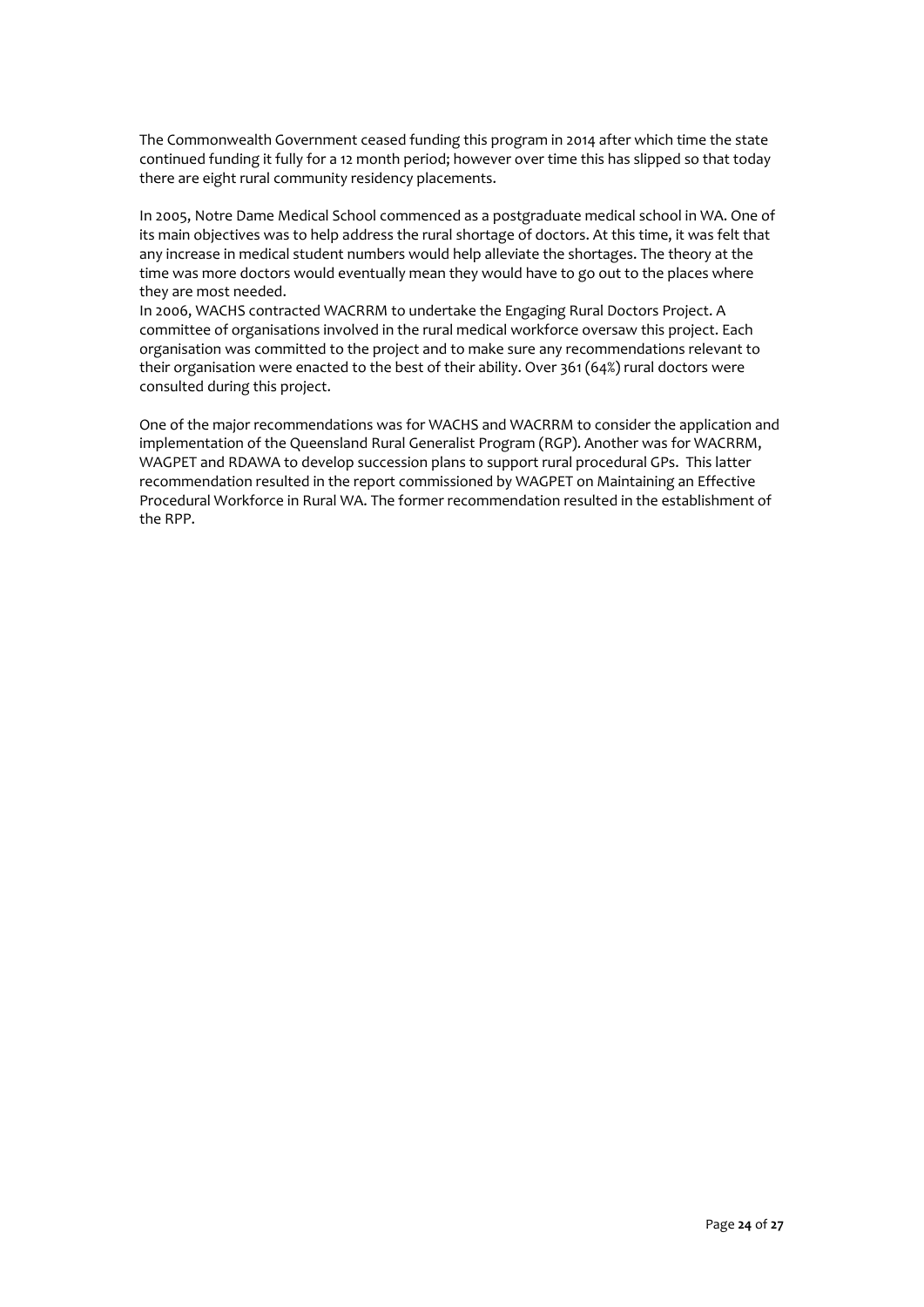## **CHRONOLOGY OF EVENTS IN MEDICAL PRACTICE TRAINING IN WA**

- **1958**: The Australian College of GPs is established. WA had established its own faculty in 1956. Its aim was to improve the health and wellbeing of all Australians by supporting GPs, as well as medical education of the undergraduate, recent graduate and those already in practice.
- **1965**: Apprenticeship based optional GP training.
- **1969**: The Royal Australian College of GPs was established.
- **1973**: Health Insurance Act and Medibank established. Family Medicine Program established and funded.
- **1976:** UWA establishes the department of GP.
- **1988:** The College adopts a policy on vocational registration and decides that from January 1992 that the fellowship will only be awarded after appropriate training and assessment. The vocational register commences in 1989.
- **1987:** Ministerial inquiry into the rural medical workforce is headed by Prof Max Kamien. Its recommendations establish WACRRM.
- **1988:** Doherty Report questions quality of GP education.
- **1989:** Senate Select Committee recommends Vocational Registration Register and restriction of provider numbers. VR established with differential Medicare rebates for VR and non VR doctors.
- **1989:** WACRRM established.
- **1991:** The Rural Doctors Association of Australia was formed.
- **1992:** RDAA procured a grant from the Commonwealth Government to develop an advanced curriculum for training in Anaesthetics, Surgery and Obstetrics as part of a dedicated rural training pathway. This grant was given to the RACGP to develop a specific rural pathway.
- **1992:** The establishment of the Faculty of Rural Medicine of the RACGP.
- **1992:** WACRRM is successful in getting a RHSET grant to trial a four year rural training program.
- **1993:** First intake of the WACRRM Rural Training Unit.
- **1993:** FMP becomes the RACGP Training Program with no quota (830 trainees).
- **1995:** Quota of 400 places for GP training with selection process.
- **1996:** Medicare Provider Number legislation is enacted, restricting access to Medicare numbers to those doctors who have completed their training or are in a training program.
- **1996:** The criteria for rural fellowship of the RACGP is finalised as a graduate diploma.
- **1997:** The Australian College of Rural and Remote Medicine is established with the aim to establish rural and remote medicine as a broad but discrete form of General Practice.
- **1998:** Remote Vocational Training Scheme trialled.
- **2000:** Agreement with Joondalup Hospital to continue training GP Anaesthetists as part of Rural Training Unit.
- **2000:** GP training is to be transitioned from the RACGP to the AGPT, with the Commonwealth Government able to specify funding to support workforce planning and management, to commence in 2002.
- **2001:** The final intake of Rural Training Unit registrars.
- **2002:** WAGPET was established. Its foundations were to focus on quality GP training, quarantined regional GP training funding, a rurally dominated board and have a small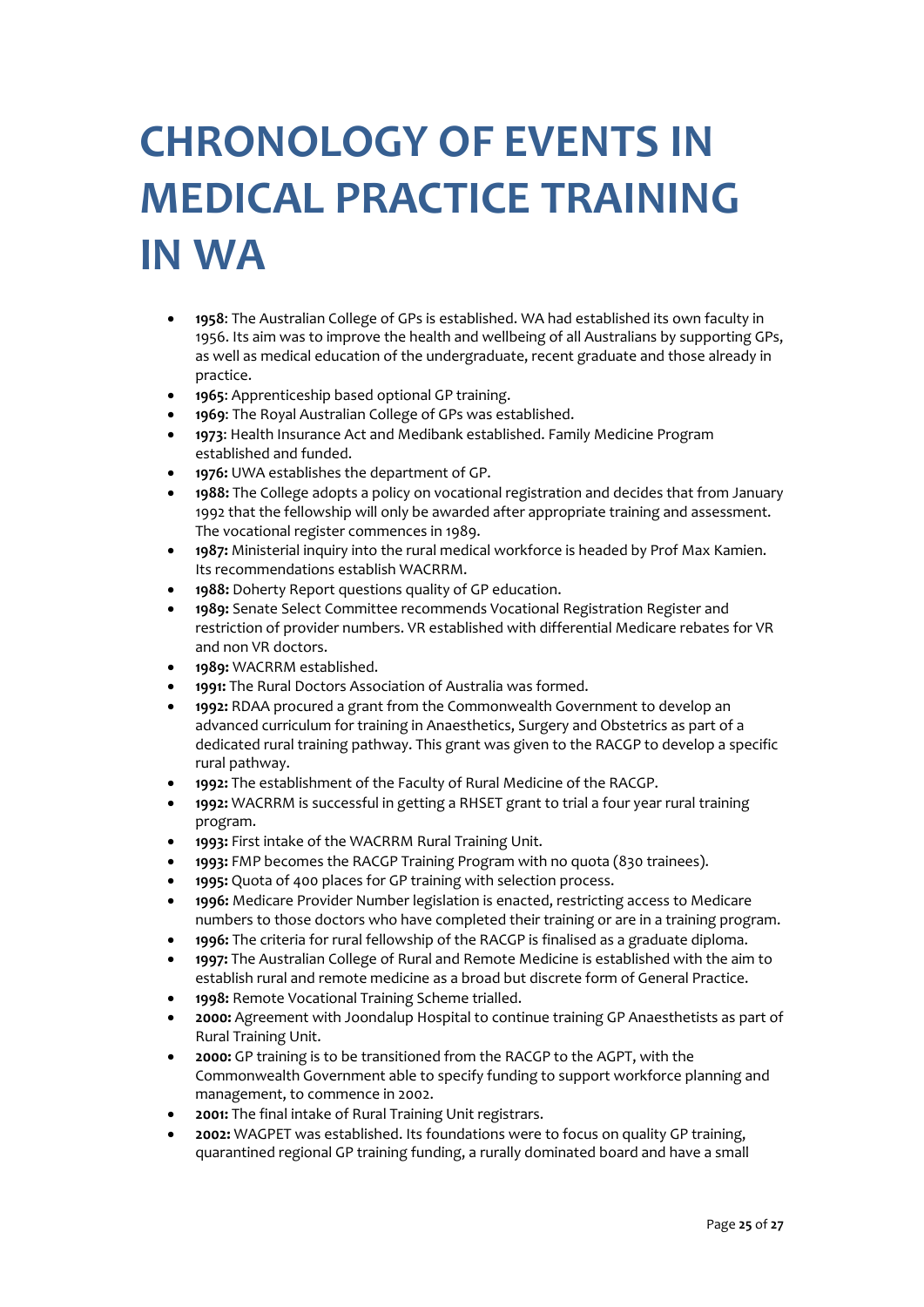Perth based office. From 2002‐2004, the University of WA undertook the training of GP registrars.

- **2002:** Rural Clinical School takes its first students.
- **2005:** WAGPET established its regionalised training model. This ensured that rural WA was supported to train GP registrars.
- **2005**: University of Notre Dame commences its four year postgraduate medical course.
- **2005:** Queensland establishes its Rural Generalist Training Program.
- **2005:** PGPPP is established in all states and territories.
- **2006:** Engaging Rural Doctor recommendation was made to establish a Rural Generalist Training Program in WA.
- **2007:** ACRRM accredited as an alternative General Practice endpoint and RTPs start training to FACRRM.
- **2007:** Maintaining an Effective Procedural Rural Workforce review.
- **2007:** WA establishes its Rural Generalist Training Committee.
- **2008:** Royalties for Regions supports funding of accommodation and travel for rurally based junior doctors in WACHS hospitals.
- **2009:** Junior Doctor Business Case funds additional rural junior doctor positions and education and training units across rural WA.
- **2010:** Specialist Training Program starts with 360 places nationally, now 900.
- **2013:** Health Workforce Australia establishes a National Rural Generalist Committee.
- **2016:** Maintaining an Effective Procedural Workforce in Rural WA second review.
- **2017:** Commencement of the Curtin undergraduate Medical School.
- **2017:** Appointment of a National Rural Health Commissioner whose role is to establish a National Rural Generalist Pathway.
- **2017:** Rural Clinical School is funded by the Commonwealth to establish Integrated Regional Training Hubs.